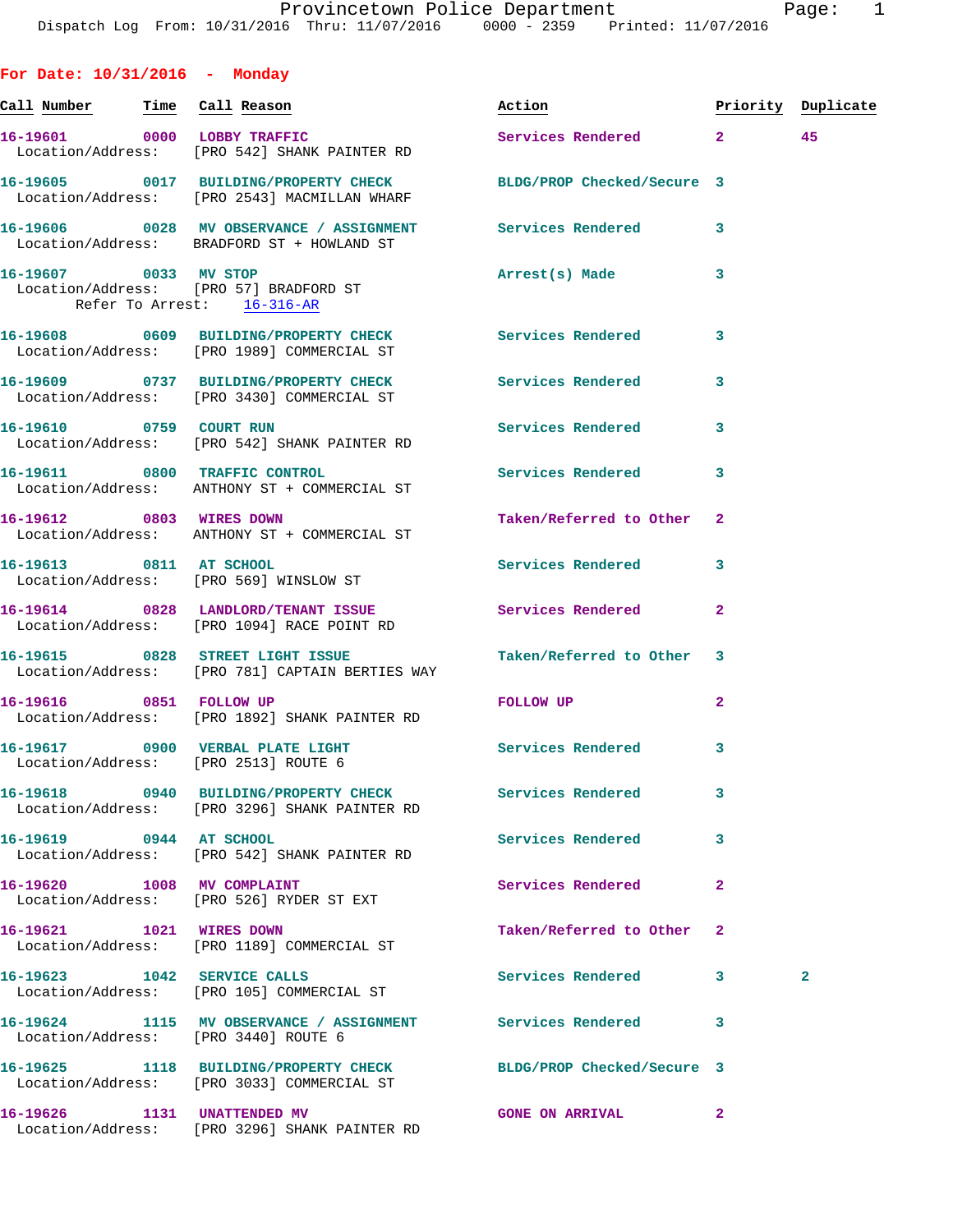|                                                                                        | 16-19627 1159 FLIGHT COVERAGE<br>Location/Address: [PRO 516] RACE POINT RD                                  | Services Rendered 2        |                         |
|----------------------------------------------------------------------------------------|-------------------------------------------------------------------------------------------------------------|----------------------------|-------------------------|
| 16-19628 1208 REASSURANCE UPDATE<br>Location/Address: [PRO 505] PEARL ST               |                                                                                                             | Services Rendered          | 3                       |
| Location/Address: NELSON AVE                                                           | 16-19629 1250 SECTION 12 TRANSPORT                                                                          | Transported to Hospital 1  |                         |
| 16-19630 1256 MV ACCIDENT<br>Location/Address: RYDER ST<br>Refer To Accident: 16-83-AC |                                                                                                             | <b>PATIENT REFUSAL</b>     | 1                       |
|                                                                                        | 16-19631 1320 FOUND DRIVER'S LICENSE<br>Location/Address: [PRO 3236] COMMERCIAL ST                          | <b>Services Rendered</b>   | $\overline{\mathbf{3}}$ |
|                                                                                        | 16-19632 1418 TRESPASS ORDER REQUEST<br>Location/Address: [PRO 3873] CONWELL ST                             | <b>Services Rendered</b>   | $\overline{2}$          |
| 16-19633 1511 AIRCRAFT                                                                 | Location/Address: [PRO 516] RACE POINT RD                                                                   | Services Rendered          | $\mathbf{2}$            |
|                                                                                        | 16-19634 1527 MEDICAL EMERGENCY/LIFT ASSIST Services Rendered<br>Location/Address: [PRO 442] HARRY KEMP WAY |                            | $\mathbf{1}$            |
| 16-19635 1554 FOLLOW UP                                                                | Location/Address: [PRO 606] CONWELL ST                                                                      | Services Rendered          | $\mathbf{2}$            |
|                                                                                        | 16-19637 1603 PARK, WALK & TALK<br>Location/Address: [PRO 105] COMMERCIAL ST                                | Services Rendered          | $\mathbf{2}$            |
|                                                                                        | 16-19638 1614 MEDICAL EMERGENCY<br>Location/Address: [PRO 440] HARRY KEMP WAY                               | Transported to Hospital 1  |                         |
|                                                                                        | 16-19639 1638 BUILDING/PROPERTY CHECK<br>Location/Address: [PRO 2977] COMMERCIAL ST                         | BLDG/PROP Checked/Secure 3 |                         |
|                                                                                        | 16-19640 1745 MEDICAL EMERGENCY/D.O.T.<br>Location/Address: [PRO 440] HARRY KEMP WAY                        | Transported to Hospital 1  |                         |
|                                                                                        | 16-19641 1749 911 GENERAL/ABANDONED<br>Location/Address: [PRO 440] HARRY KEMP WAY                           | Services Rendered 1        |                         |
| 16-19645 1830 MV ACCIDENT                                                              | Location/Address: [PRO 3296] SHANK PAINTER RD                                                               | Services Rendered 1        |                         |
| 16-19642 1857 MV STOP                                                                  | Location/Address: [PRO 196] COMMERCIAL ST                                                                   | <b>VERBAL WARNING</b>      | 3                       |
| 16-19643 1903 MV STOP<br>Location/Address: COMMERCIAL ST                               |                                                                                                             | <b>VERBAL WARNING</b>      | 3                       |
| Location/Address: [PRO 16] BRADFORD ST                                                 | 16-19644 1956 BUILDING/PROPERTY CHECK                                                                       | BLDG/PROP Checked/Secure 3 |                         |
|                                                                                        | 16-19646 2051 BUILDING/PROPERTY CHECK<br>Location/Address: [PRO 2483] COMMERCIAL ST                         | BLDG/PROP Checked/Secure 3 |                         |
| Location/Address: SNAIL RD                                                             | 16-19647 2107 MV OBSERVANCE / ASSIGNMENT Services Rendered                                                  |                            | 3                       |
|                                                                                        | 16-19648 2135 BUILDING/PROPERTY CHECK<br>Location/Address: [PRO 1989] COMMERCIAL ST                         | BLDG/PROP Checked/Secure 3 |                         |
| 16-19649 2142 BAR CHECK                                                                | Location/Address: [PRO 208] COMMERCIAL ST                                                                   | Services Rendered 2        |                         |
|                                                                                        | 16-19650 2340 BUILDING/PROPERTY CHECK<br>Location/Address: [PRO 530] SHANK PAINTER RD                       | BLDG/PROP Checked/Secure 3 |                         |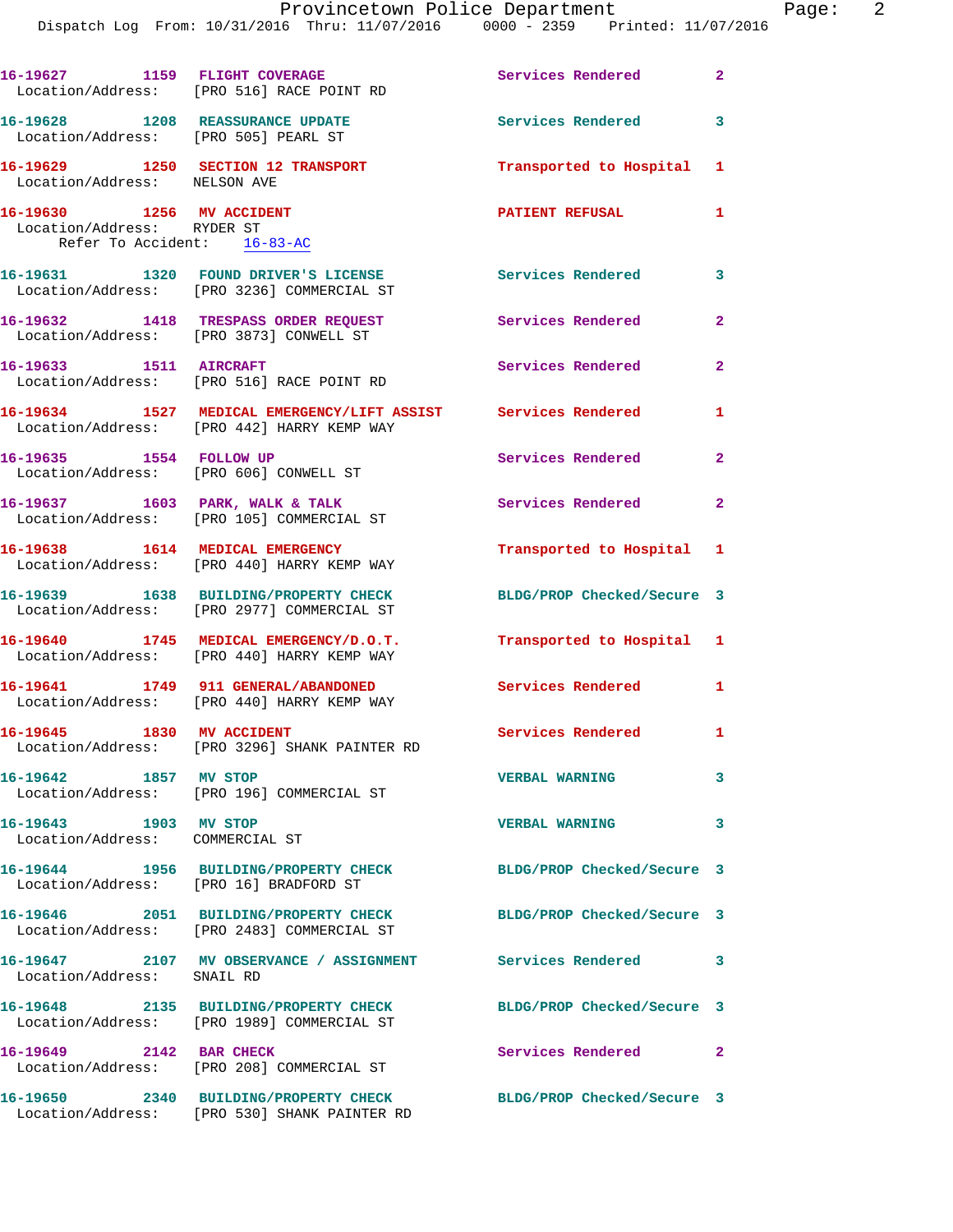## **For Date: 11/01/2016 - Tuesday**

|                                                                             | 16-19651 0002 MV OBSERVANCE / ASSIGNMENT Services Rendered<br>Location/Address: BRADFORD ST + HIGH POLE HILL      |                            | 3            |    |
|-----------------------------------------------------------------------------|-------------------------------------------------------------------------------------------------------------------|----------------------------|--------------|----|
| 16-19652 0021 ALARM - SMOKE<br>Location/Address: [PRO 1616] BANGS ST        |                                                                                                                   | False Alarm                | 1            |    |
| 16-19653 0042 ALARM - GENERAL<br>Location/Address: [PRO 1616] BANGS ST      |                                                                                                                   | <b>False Alarm</b>         | 1            |    |
|                                                                             | 16-19654 0057 BUILDING/PROPERTY CHECK<br>Location/Address: [PRO 2483] COMMERCIAL ST                               | Services Rendered 3        |              |    |
|                                                                             | 16-19655 0123 BUILDING/PROPERTY CHECK<br>Location/Address: [PRO 1783] FRANKLIN ST                                 | BLDG/PROP Checked/Secure 3 |              |    |
|                                                                             | 16-19656 0140 MV OBSERVANCE / ASSIGNMENT Services Rendered 3<br>Location/Address: BRADFORD ST + CONWELL ST        |                            |              |    |
| 16-19657 0232 MV STOP                                                       | Location: [PRO 3672] TOWN LINE                                                                                    | Citation/Warning Issued 3  |              |    |
|                                                                             | 16-19658 0235 BUILDING/PROPERTY CHECK Services Rendered 3<br>Location/Address: [PRO 2898] JEROME SMITH RD         |                            |              |    |
|                                                                             | 16-19659 0244 BUILDING/PROPERTY CHECK<br>Location/Address: [PRO 2898] JEROME SMITH RD                             | BLDG/PROP Checked/Secure 3 |              |    |
|                                                                             | 16-19660 0245 BUILDING/PROPERTY CHECK<br>Location/Address: [PRO 75] CAPTAIN BERTIES WAY                           | BLDG/PROP Checked/Secure 3 |              |    |
|                                                                             | 16-19661 6246 MV OBSERVANCE / ASSIGNMENT Services Rendered<br>Location/Address: [PRO 106] COMMERCIAL ST           |                            | 3            |    |
|                                                                             | 16-19662 0350 911 GENERAL<br>Location/Address: [PRO 1040] OLD COLONY WAY                                          | Services Rendered          | 1            |    |
|                                                                             | 16-19663 0419 BUILDING/PROPERTY CHECK<br>Location/Address: [PRO 2977] COMMERCIAL ST                               | Services Rendered 3        |              |    |
|                                                                             | 16-19664 0538 BUILDING/PROPERTY CHECK BLDG/PROP Checked/Secure 3<br>Location/Address: [PRO 1778] SHANK PAINTER RD |                            |              |    |
|                                                                             | 16-19665 0600 AIRPORT COVERAGE<br>Location/Address: [PRO 516] RACE POINT RD                                       | Services Rendered 2        |              |    |
|                                                                             | 16-19666  0624 BUILDING/PROPERTY CHECK BLDG/PROP Checked/Secure 3<br>Location/Address: [PRO 2977] COMMERCIAL ST   |                            |              |    |
|                                                                             | 16-19667 0706 BUILDING/PROPERTY CHECK<br>Location/Address: [PRO 3430] COMMERCIAL ST                               | Services Rendered          | 3            |    |
|                                                                             | 16-19669 0728 BUILDING/PROPERTY CHECK<br>Location/Address: [PRO 2483] COMMERCIAL ST                               | Services Rendered          | 3            |    |
| 16-19668 0733 LOBBY TRAFFIC                                                 | Location/Address: [PRO 542] SHANK PAINTER RD                                                                      | Services Rendered          | $\mathbf{2}$ | 29 |
| 16-19670 0807 WIRES DOWN                                                    | Location/Address: COMMERCIAL ST + ANTHONY ST                                                                      | Taken/Referred to Other    | 2            |    |
| 16-19671 0808 SERVICE CALL/SCHOOL<br>Location/Address: [PRO 569] WINSLOW ST |                                                                                                                   | Services Rendered          | 3            |    |
|                                                                             | 16-19672 0811 ALARM - GENERAL<br>Location/Address: [PRO 105] COMMERCIAL ST                                        | Services Rendered          | 1            | 11 |
| Location/Address: [PRO 3440] ROUTE 6                                        | 16-19674 0918 MV OBSERVANCE / ASSIGNMENT Services Rendered                                                        |                            | 3            |    |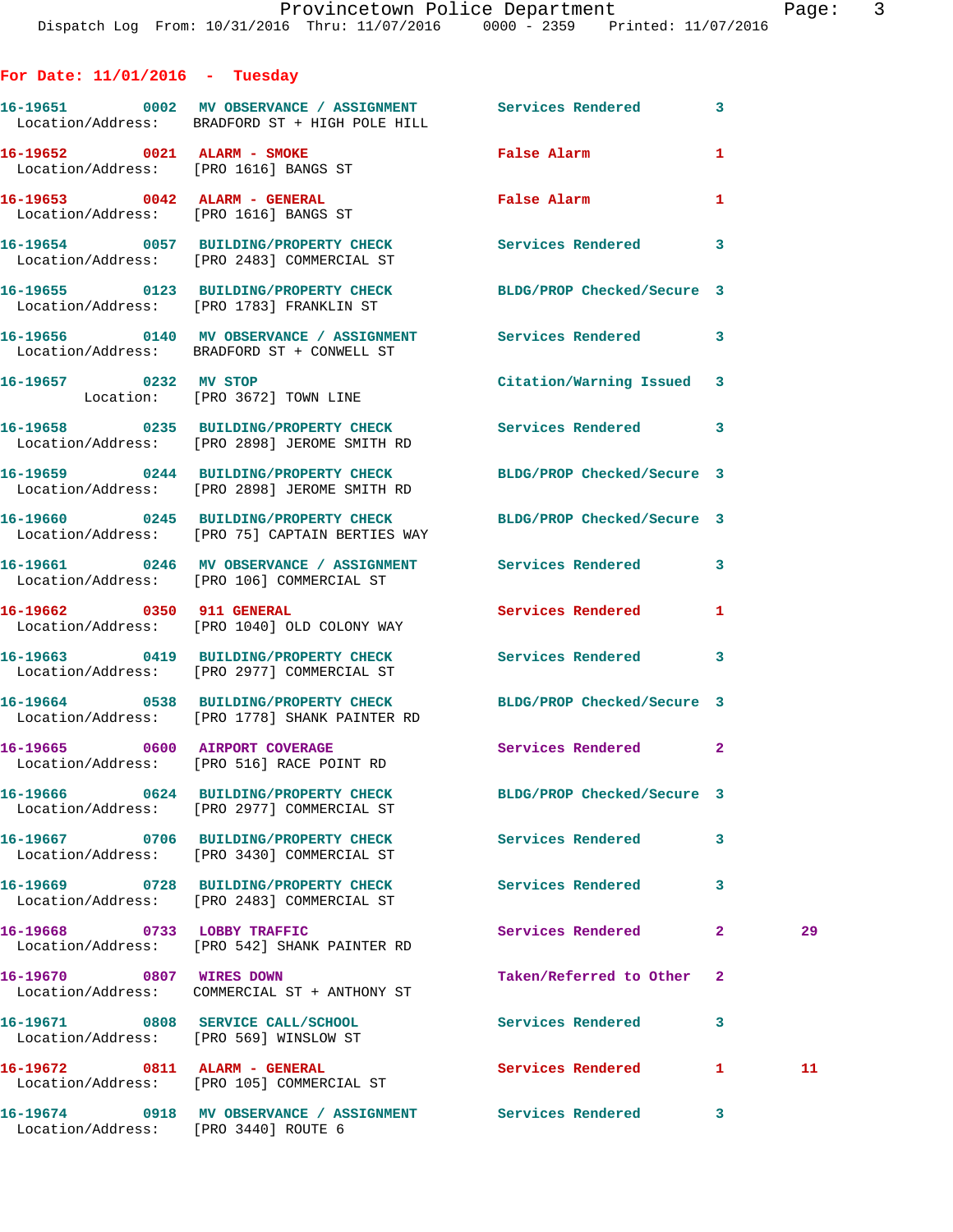| 16-19675 0929 MV STOP<br>Location/Address: [PRO 2513] ROUTE 6      |                                                                                                             | Citation/Warning Issued 3  |                      |
|--------------------------------------------------------------------|-------------------------------------------------------------------------------------------------------------|----------------------------|----------------------|
| 16-19676 0955 FOLLOW UP                                            | Location/Address: [PRO 1333] COMMERCIAL ST                                                                  | Services Rendered          | 2 <sup>1</sup><br>-1 |
|                                                                    | 16-19677 1001 ASSIST CITIZEN<br>Location/Address: [PRO 442] HARRY KEMP WAY                                  | <b>Services Rendered</b>   | 3                    |
|                                                                    | 16-19678 1015 BUILDING/PROPERTY CHECK Services Rendered<br>Location/Address: [PRO 3259] MACMILLAN WHARF     |                            | 3                    |
|                                                                    | 16-19679 1023 LOST BUNCH OF KEYS<br>Location/Address: [PRO 542] SHANK PAINTER RD                            | Services Rendered          | 3                    |
|                                                                    | 16-19681 1059 PARK, WALK & TALK 1999 Services Rendered<br>Location/Address: [PRO 105] COMMERCIAL ST         |                            | $\overline{a}$       |
| Location/Address: ROUTE 6                                          | 16-19680 1100 MV OBSERVANCE / ASSIGNMENT Services Rendered                                                  |                            | 3                    |
|                                                                    | 16-19682 1136 BUILDING/PROPERTY CHECK Services Rendered<br>Location/Address: [PRO 2898] JEROME SMITH RD     |                            | 3                    |
| 16-19683 1140 AT SCHOOL                                            | Location/Address: [PRO 569] WINSLOW ST                                                                      | Services Rendered          | 3                    |
| Location/Address: [PRO 3440] ROUTE 6                               | 16-19684 1305 MV OBSERVANCE / ASSIGNMENT Services Rendered                                                  |                            | 3                    |
| Location/Address: [PRO 2513] ROUTE 6                               | 16-19685 1321 MV OBSERVANCE / ASSIGNMENT Services Rendered                                                  |                            | 3                    |
|                                                                    | 16-19686 1333 BURGLAR ALARM<br>Location/Address: [PRO 1941] COMMERCIAL ST                                   | False Alarm                | 1                    |
|                                                                    | 16-19687 1351 VERBAL INSPECTION TERBAL WARNING<br>Location/Address: JEROME SMITH RD + WINSLOW ST            |                            | 3                    |
| 16-19688 1415 VERBAL SPEED<br>Location/Address: [PRO 2513] ROUTE 6 |                                                                                                             | <b>VERBAL WARNING</b>      | 3                    |
| 16-19689 1450 FOLLOW UP                                            | Location/Address: [PRO 542] SHANK PAINTER RD                                                                | FOLLOW UP                  | $\mathbf{2}$         |
|                                                                    | 16-19692 1551 MV OBSERVANCE / ASSIGNMENT Services Rendered<br>Location/Address: [PRO 2811] SHANK PAINTER RD |                            | 3                    |
|                                                                    | 16-19693 1613 MV OBSERVANCE / ASSIGNMENT<br>Location/Address: HIGH POLE HL + BRADFORD ST                    | Services Rendered          | 3                    |
|                                                                    | 16-19694 1729 BUILDING/PROPERTY CHECK<br>Location/Address: [PRO 433] RYDER ST EXT                           | BLDG/PROP Checked/Secure 3 |                      |
|                                                                    | 16-19695 1729 BUILDING/PROPERTY CHECK<br>Location/Address: [PRO 2898] JEROME SMITH RD                       | BLDG/PROP Checked/Secure 3 |                      |
| 16-19697 1805 ASSIST CITIZEN                                       | Location/Address: [PRO 204] COMMERCIAL ST                                                                   | Taken/Referred to Other    | 3                    |
| Location/Address: [PRO 521] ROUTE 6                                | 16-19696 1807 BUILDING/PROPERTY CHECK BLDG/PROP Checked/Secure 3                                            |                            |                      |
|                                                                    | 16-19698 1839 PARK, WALK & TALK<br>Location/Address: [PRO 105] COMMERCIAL ST                                | <b>Services Rendered</b>   | $\overline{2}$       |
|                                                                    | 16-19699 1847 VERBAL TAIL LIGHTS<br>Location/Address: [PRO 3430] COMMERCIAL ST                              | <b>VERBAL WARNING</b>      | 3                    |
|                                                                    | 16-19700 1858 BUILDING/PROPERTY CHECK                                                                       | BLDG/PROP Checked/Secure 3 |                      |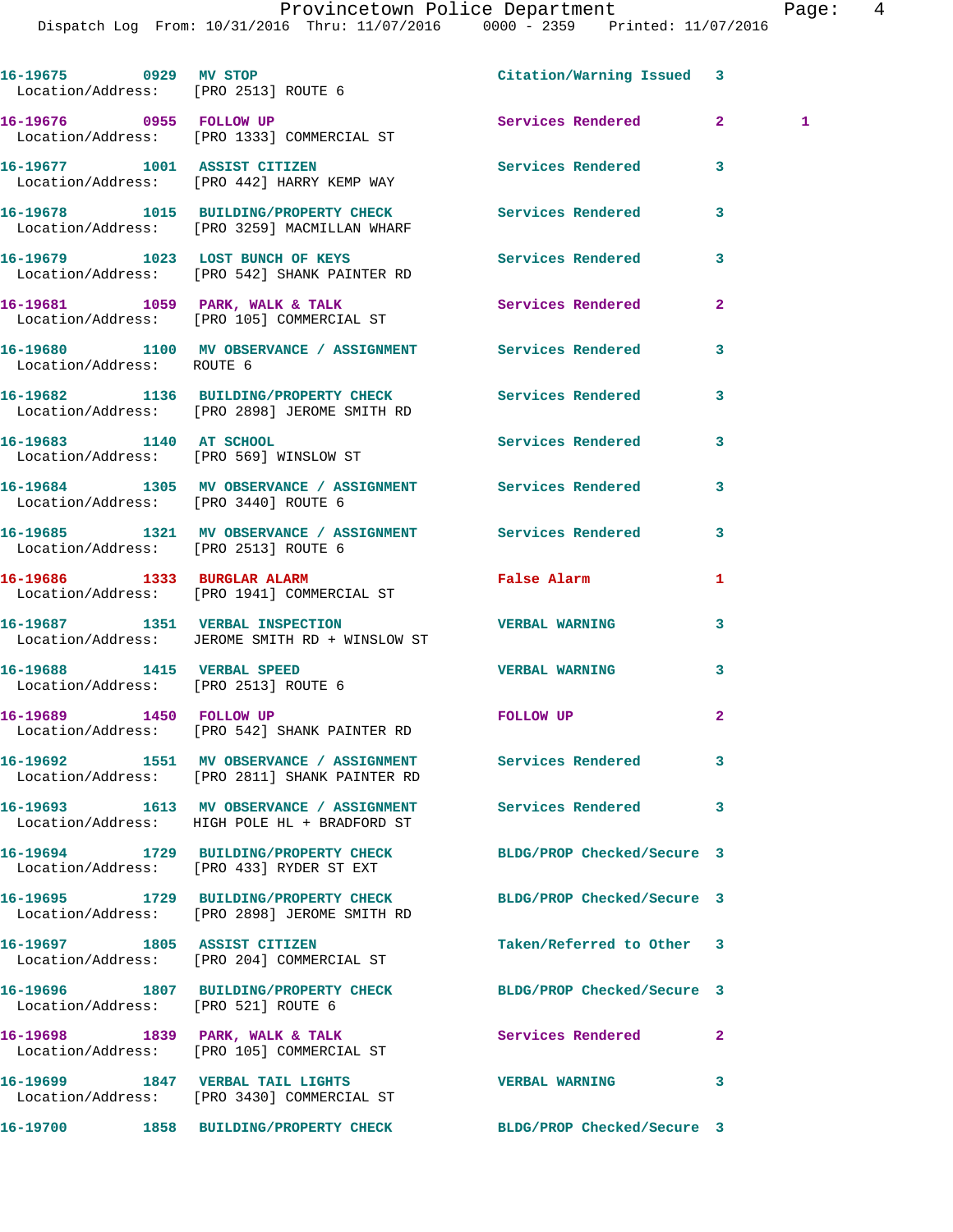|                                         | Dispatch Log From: 10/31/2016 Thru: 11/07/2016 0000 - 2359 Printed: 11/07/2016                                                         | Provincetown Police Department                                                                                 |   | Page: 5 |  |
|-----------------------------------------|----------------------------------------------------------------------------------------------------------------------------------------|----------------------------------------------------------------------------------------------------------------|---|---------|--|
|                                         | Location/Address: [PRO 530] SHANK PAINTER RD                                                                                           |                                                                                                                |   |         |  |
| Location/Address: [PRO 3287] ROUTE 6    | 16-19701 2112 BUILDING/PROPERTY CHECK BLDG/PROP Checked/Secure 3                                                                       |                                                                                                                |   |         |  |
|                                         | 16-19702 2210 BUILDING/PROPERTY CHECK BLDG/PROP Checked/Secure 3<br>Location/Address: [PRO 2493] BRADFORD ST                           |                                                                                                                |   |         |  |
|                                         | 16-19703 2333 NOISE COMPLAINT<br>Location/Address: [PRO 1760] PRISCILLA ALDEN RD                                                       | SPOKEN TO AND TO A RESIDENCE OF A RESIDENCE OF A RESIDENCE OF A RESIDENCE OF A RESIDENCE OF A RESIDENCE OF A R | 3 |         |  |
|                                         | 16-19705 2348 BUILDING/PROPERTY CHECK Services Rendered<br>Location/Address: [PRO 3317] CEMETERY RD                                    |                                                                                                                | 3 |         |  |
|                                         | 16-19706 2348 BUILDING/PROPERTY CHECK Services Rendered 3<br>Location/Address: [PRO 3318] CEMETERY RD                                  |                                                                                                                |   |         |  |
|                                         | 16-19707 2355 MV STOP 2007 2008 2355 MV STOP<br>Location/Address: WEST VINE ST + BRADFORD ST EXT                                       |                                                                                                                | 3 |         |  |
| For Date: $11/02/2016$ - Wednesday      |                                                                                                                                        |                                                                                                                |   |         |  |
|                                         | 16-19708 0001 LOBBY TRAFFIC<br>Location/Address: [PRO 542] SHANK PAINTER RD                                                            | Services Rendered 2                                                                                            |   | 26      |  |
| Location/Address: ROUTE 6               | 16-19709 0007 MV OBSERVANCE / ASSIGNMENT Services Rendered                                                                             |                                                                                                                | 3 |         |  |
|                                         | 16-19710 0014 BUILDING/PROPERTY CHECK BLDG/PROP Checked/Secure 3<br>Location/Address: [PRO 99] COMMERCIAL ST                           |                                                                                                                |   |         |  |
|                                         | 16-19711 0021 MV OBSERVANCE / ASSIGNMENT No Action Required 3<br>Location/Address: RYDER ST + BRADFORD ST                              |                                                                                                                |   |         |  |
|                                         | 16-19712 0028 MV OBSERVANCE / ASSIGNMENT Services Rendered 3<br>Location/Address: BRADFORD ST + HOWLAND ST                             |                                                                                                                |   |         |  |
| Location/Address: [PRO 521] ROUTE 6     | 16-19713 0039 BUILDING/PROPERTY CHECK Services Rendered                                                                                |                                                                                                                | 3 |         |  |
|                                         | 16-19715 0100 NOISE COMPLAINT NO Action Required 3<br>Location/Address: [PRO 1760] PRISCILLA ALDEN RD<br>Refer To Summons: $16-317-AR$ |                                                                                                                |   |         |  |
|                                         | 16-19716 0101 BUILDING/PROPERTY CHECK BLDG/PROP Checked/Secure 3<br>Location/Address: [PRO 175] COMMERCIAL ST                          |                                                                                                                |   |         |  |
|                                         | 16-19717 0101 BUILDING/PROPERTY CHECK<br>Location/Address: [PRO 182] COMMERCIAL ST                                                     | BLDG/PROP Checked/Secure 3                                                                                     |   |         |  |
|                                         | 16-19718 0126 BUILDING/PROPERTY CHECK BLDG/PROP Checked/Secure 3<br>Location/Address: [PRO 2564] COMMERCIAL ST                         |                                                                                                                |   |         |  |
|                                         | 16-19719 0126 BUILDING/PROPERTY CHECK<br>Location/Address: [PRO 210] COMMERCIAL ST                                                     | BLDG/PROP Checked/Secure 3                                                                                     |   |         |  |
|                                         | 16-19720 0140 BUILDING/PROPERTY CHECK BLDG/PROP Checked/Secure 3<br>Location/Address: [PRO 3296] SHANK PAINTER RD                      |                                                                                                                |   |         |  |
|                                         | 16-19721 0143 MV OBSERVANCE / ASSIGNMENT Services Rendered 3<br>Location/Address: HIGH POLE HL + BRADFORD ST                           |                                                                                                                |   |         |  |
|                                         | 16-19722 0221 BUILDING/PROPERTY CHECK<br>Location/Address: [PRO 447] JEROME SMITH RD                                                   | BLD/PROP CHECKED UNSECUR 3                                                                                     |   |         |  |
|                                         | 16-19723 0306 BUILDING/PROPERTY CHECK Services Rendered 3<br>Location/Address: [PRO 433] RYDER ST EXT                                  |                                                                                                                |   |         |  |
| Location/Address: [PRO 1780] JOHNSON ST | 16-19724 0320 BUILDING/PROPERTY CHECK BLDG/PROP Checked/Secure 3                                                                       |                                                                                                                |   |         |  |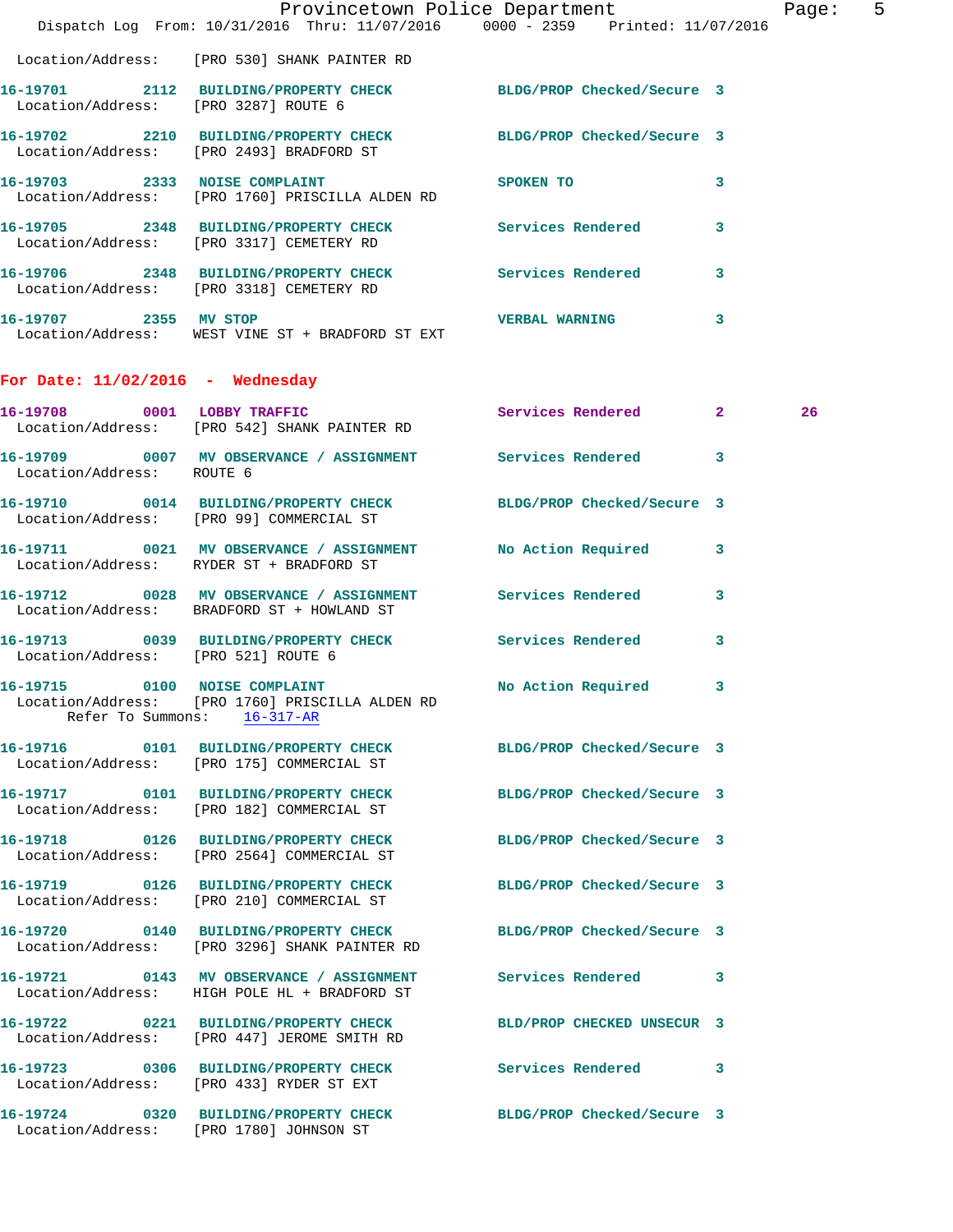|                                                               | ITOVINCCCOMI TOITCC DCPOI CHICHC<br>Dispatch Log From: 10/31/2016 Thru: 11/07/2016 0000 - 2359 Printed: 11/07/2016 |                          |                | ⊥ uy     |
|---------------------------------------------------------------|--------------------------------------------------------------------------------------------------------------------|--------------------------|----------------|----------|
|                                                               | 16-19725 0357 BUILDING/PROPERTY CHECK BLDG/PROP Checked/Secure 3<br>Location/Address: [PRO 2206] COMMERCIAL ST     |                          |                |          |
|                                                               | 16-19726 0404 BUILDING/PROPERTY CHECK BLDG/PROP Checked/Secure 3<br>Location/Address: [PRO 94] BRADFORD ST         |                          |                |          |
| Refer To Arrest: 16-318-AR                                    | 16-19727 0415 DISTURBANCE<br>Location/Address: [PRO 1760] PRISCILLA ALDEN RD                                       | Arrest(s) Made           | $\mathbf{1}$   | $\sim$ 3 |
|                                                               | 16-19728 0723 BUILDING/PROPERTY CHECK Services Rendered<br>Location/Address: [PRO 2483] COMMERCIAL ST              |                          | 3              |          |
| Location/Address: [PRO 2521] ROUTE 6                          | 16-19730 0801 MV OBSERVANCE / ASSIGNMENT Services Rendered                                                         |                          | 3              |          |
|                                                               | 16-19729 0804 ANIMAL CALL/PET PANTRY Services Rendered<br>Location/Address: [PRO 3296] SHANK PAINTER RD            |                          | $\mathbf{2}$   |          |
| 16-19731 0811 MV STOP<br>Location/Address: [PRO 2513] ROUTE 6 |                                                                                                                    | <b>VERBAL WARNING</b>    | 3              |          |
| Location/Address: [PRO 569] WINSLOW ST                        | 16-19732 0821 SERVICE CALL/SCHOOL 5ervices Rendered                                                                |                          | 3              |          |
|                                                               | 16-19733 0849 BUILDING/PROPERTY CHECK BLDG/PROP Checked/Secure 3<br>Location/Address: [PRO 2194] COMMERCIAL ST     |                          |                |          |
|                                                               | 16-19734 0920 BUILDING/PROPERTY CHECK Services Rendered<br>Location/Address: [PRO 3259] MACMILLAN WHARF            |                          | 3              |          |
|                                                               | 16-19735 0931 DELIVER TRESPASS ORDER Could Not Locate<br>Location/Address: [PRO 208] COMMERCIAL ST                 |                          | $\overline{a}$ |          |
|                                                               | 16-19736 0937 MV STOP<br>Location/Address: [PRO 2483] COMMERCIAL ST                                                | <b>VERBAL WARNING</b>    | 3              |          |
| 16-19737 0949 ANIMAL CALL                                     | Location/Address: [PRO 2645] SHANK PAINTER RD                                                                      | Services Rendered        | $\overline{2}$ |          |
| Refer To Accident: 16-84-AC                                   | 16-19738 0957 PROPERTY DAMAGE<br>Location/Address: [PRO 813] COMMERCIAL ST                                         | Services Rendered        | 3              |          |
|                                                               | 16-19742 1000 ANIMAL CALL/QUARANTINE Services Rendered<br>Location/Address: [PRO 105] COMMERCIAL ST                |                          | $\overline{a}$ |          |
|                                                               | 16-19739 1005 BUILDING/PROPERTY CHECK Services Rendered<br>Location/Address: [PRO 564] BAYBERRY AVE                |                          | 3              |          |
| Location/Address: [PRO 2513] ROUTE 6                          | 16-19740 1021 MV OBSERVANCE / ASSIGNMENT Services Rendered                                                         |                          | 3              |          |
|                                                               | 16-19741    1041    COMPLAINT<br>Location/Address: [PRO 542] SHANK PAINTER RD                                      | <b>Services Rendered</b> | 3              |          |
| 16-19743 1051 SERVICE CALL                                    | Location/Address: [PRO 542] SHANK PAINTER RD                                                                       | Services Rendered        | 3              |          |
| Refer To Arrest: 16-318-AR                                    | 16-19744 1130 TRANSPORT/RETURN TO STATION<br>Location/Address: [PRO 542] SHANK PAINTER RD                          | Transported to Hospital  | 1              |          |
| 16-19745 1155 THREATS                                         | Location/Address: [PRO 1269] ALDEN ST                                                                              | SPOKEN TO                | $\overline{2}$ |          |
|                                                               | 16-19746 1337 911 GENERAL/ABANDONED<br>Location/Address: [PRO 3296] SHANK PAINTER RD                               | Services Rendered        | 1              |          |
| 16-19747 1412 MV STOP                                         |                                                                                                                    | <b>VERBAL WARNING</b>    | 3              |          |

Provincetown Police Department Fage: 6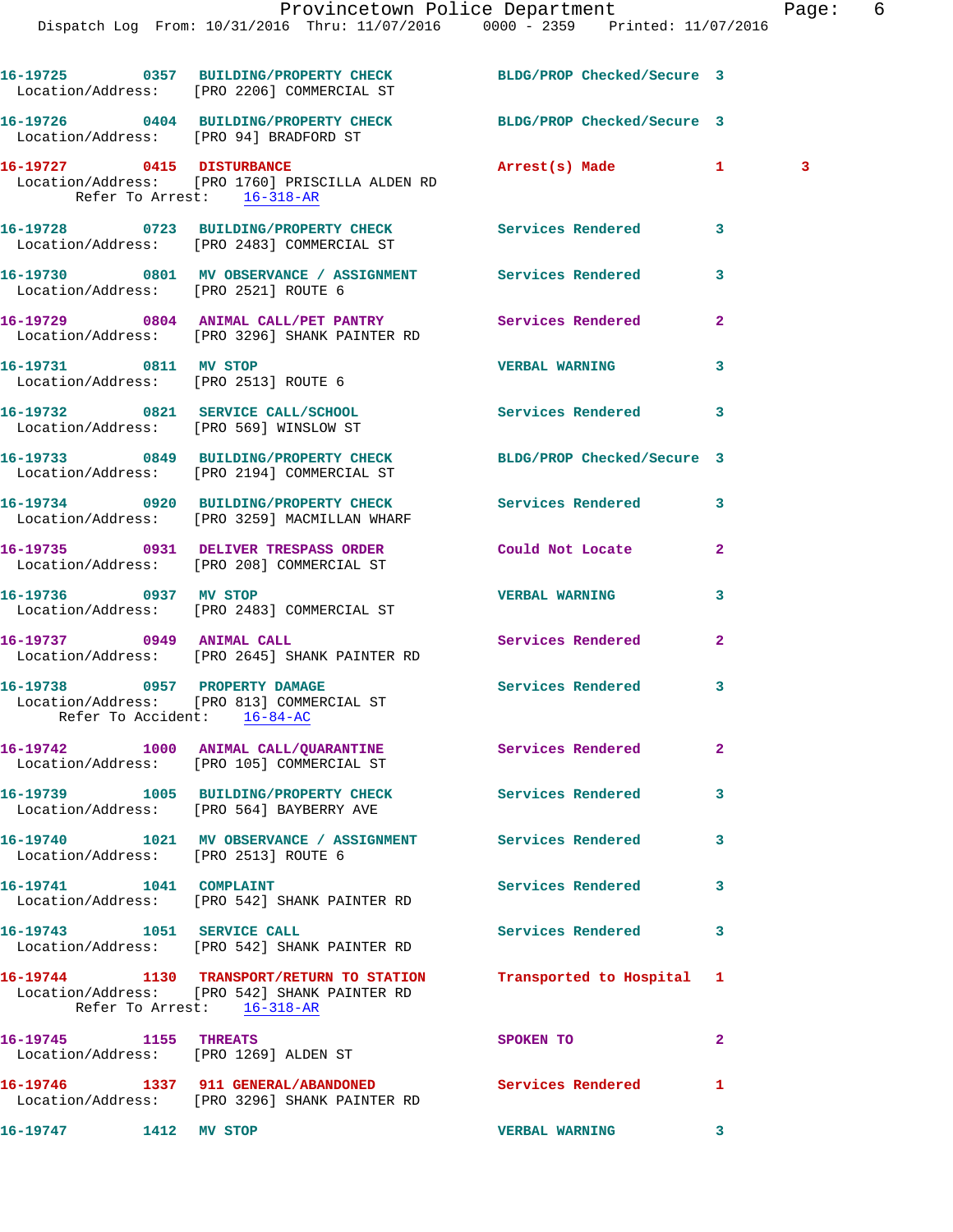|                                        | Dispatch Log From: 10/31/2016 Thru: 11/07/2016 0000 - 2359 Printed: 11/07/2016                                   | Provincetown Police Department |                | Page: 7 |  |
|----------------------------------------|------------------------------------------------------------------------------------------------------------------|--------------------------------|----------------|---------|--|
|                                        | Location/Address: [PRO 2490] PROVINCELANDS RD                                                                    |                                |                |         |  |
|                                        | 16-19749 1545 PARK, WALK & TALK (2008) Services Rendered 2 (2008) Location / Address: [PRO 105] COMMERCIAL ST    |                                |                |         |  |
|                                        | 16-19750 1633 FOUND CELLPHONE 2000 Services Rendered<br>Location/Address: [PRO 2490] PROVINCELANDS RD            |                                | 3              |         |  |
| Location/Address: ROUTE 6              | 16-19751 1705 MV OBSERVANCE / ASSIGNMENT No Action Required                                                      |                                | 3              |         |  |
|                                        | 16-19752 1706 MV OBSERVANCE / ASSIGNMENT Services Rendered<br>Location/Address: [PRO 3430] COMMERCIAL ST         |                                | 3              |         |  |
| 16-19754 1747 PARADE                   | Location/Address: [PRO 3430] COMMERCIAL ST                                                                       | Services Rendered              | $\overline{2}$ |         |  |
|                                        | 16-19755 1825 RESCUE CALL<br>Location/Address: [PRO 965] KIMBERLY LN                                             | PATIENT REFUSAL                | $\mathbf{1}$   |         |  |
|                                        | 16-19756 1829 DOG BARKING<br>Location/Address: [PRO 68] PROVINCELANDS RD                                         | Could Not Locate               | $\overline{2}$ |         |  |
|                                        | 16-19757 2013 911/DISORDERLY<br>Location/Address: [PRO 1886] BRADFORD ST                                         | Services Rendered              | $\mathbf{2}$   |         |  |
|                                        | 16-19758 2155 BUILDING/PROPERTY CHECK BLDG/PROP Checked/Secure 3<br>Location/Address: [PRO 516] RACE POINT RD    |                                |                |         |  |
|                                        | 16-19760 2304 BUILDING/PROPERTY CHECK BLDG/PROP Checked/Secure 3<br>Location/Address: [PRO 545] SHANK PAINTER RD |                                |                |         |  |
| For Date: $11/03/2016$ - Thursday      |                                                                                                                  |                                |                |         |  |
|                                        | 16-19761 0000 LOBBY TRAFFIC<br>Location/Address: [PRO 542] SHANK PAINTER RD                                      | Services Rendered 2            |                | 9       |  |
|                                        | 16-19764 0000 BUILDING/PROPERTY CHECK BLDG/PROP Checked/Secure 3<br>Location/Address: [PRO 564] BAYBERRY AVE     |                                |                |         |  |
|                                        | 16-19762 0002 BUILDING/PROPERTY CHECK Services Rendered 3<br>Location/Address: [PRO 3318] CEMETERY RD            |                                |                |         |  |
|                                        | 16-19763 0002 BUILDING/PROPERTY CHECK Services Rendered<br>Location/Address: [PRO 3317] CEMETERY RD              |                                | 3              |         |  |
|                                        | 16-19765 0009 BUILDING/PROPERTY CHECK BLDG/PROP Checked/Secure 3<br>Location/Address: [PRO 440] HARRY KEMP WAY   |                                |                |         |  |
|                                        | 16-19766 0108 BUILDING/PROPERTY CHECK<br>Location/Address: [PRO 3259] MACMILLAN WHARF                            | BLD/PROP CHECKED UNSECUR 3     |                |         |  |
| Location/Address: [PRO 58] BRADFORD ST | 16-19768 0115 MV OBSERVANCE / ASSIGNMENT                                                                         | No Action Required             | 3              |         |  |
|                                        | 16-19767 0116 MV OBSERVANCE / ASSIGNMENT<br>Location/Address: BRADFORD ST + RYDER ST                             | No Action Required             | 3              |         |  |
|                                        | 16-19769 0128 B & E BURGLARY<br>Location/Address: [PRO 2266] COMMERCIAL ST                                       | Services Rendered              | 2              |         |  |
| 16-19770 0143 MV STOP                  | Location/Address: CARVER ST + BRADFORD ST<br>Refer To Summons: 16-320-AR                                         | Citation/Warning Issued 3      |                |         |  |
|                                        | 16-19771 0221 BUILDING/PROPERTY CHECK BLDG/PROP Checked/Secure 3<br>Location/Address: [PRO 306] COMMERCIAL ST    |                                |                |         |  |
|                                        | 16-19772 0234 BUILDING/PROPERTY CHECK<br>Location/Address: [PRO 433] RYDER ST EXT                                | Services Rendered              | 3              |         |  |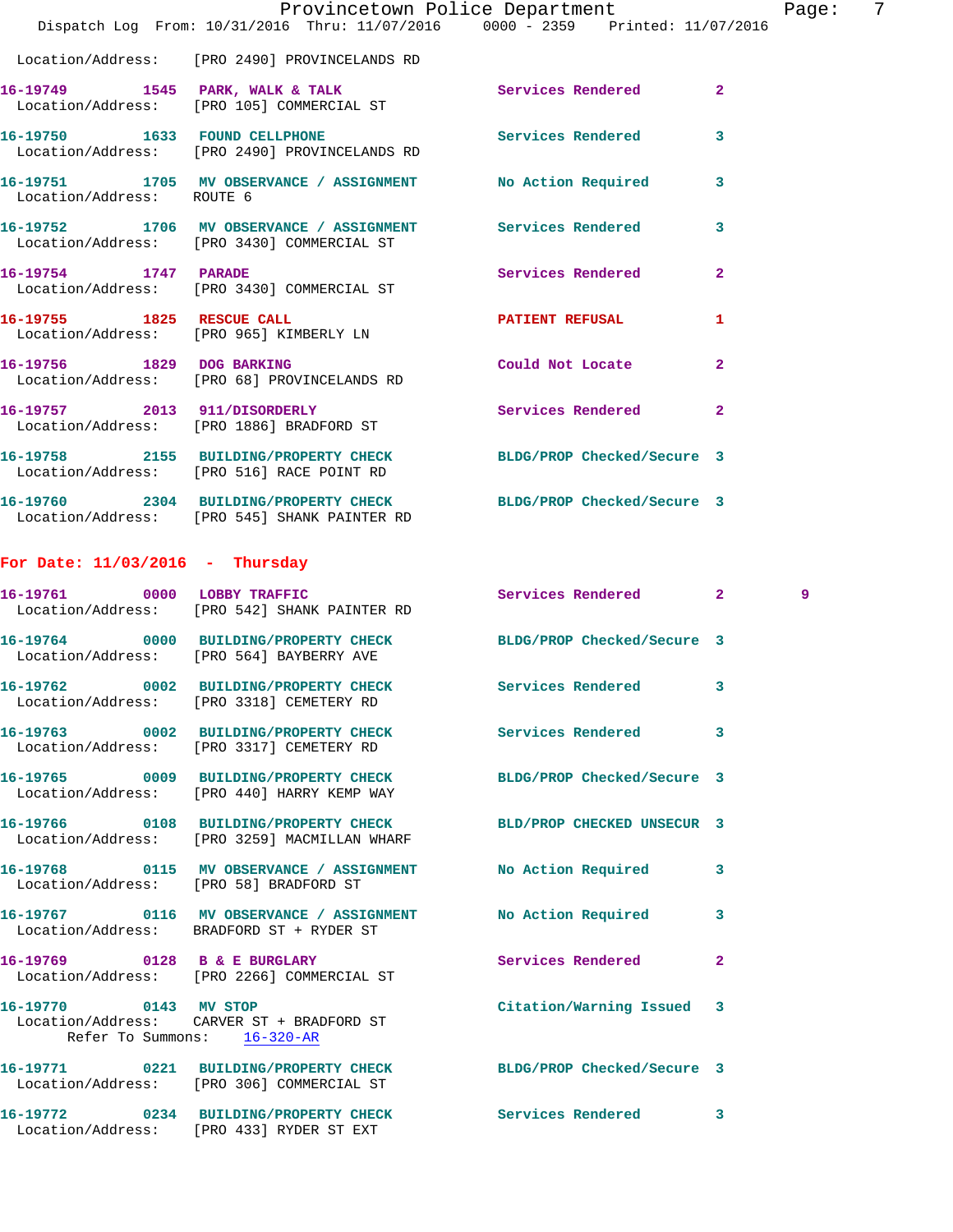|                                                                      | 16-19773 0240 MV OBSERVANCE / ASSIGNMENT No Action Required 3<br>Location/Address: [PRO 1886] BRADFORD ST        |                            |                |
|----------------------------------------------------------------------|------------------------------------------------------------------------------------------------------------------|----------------------------|----------------|
|                                                                      | 16-19774 0242 ALARM - GENERAL<br>Location/Address: [PRO 916] FISHBURN CT                                         | <b>False Alarm</b>         | $\blacksquare$ |
| Location/Address: [PRO 446] HOWLAND ST                               | 16-19775 0251 BUILDING/PROPERTY CHECK BLDG/PROP Checked/Secure 3                                                 |                            |                |
|                                                                      | 16-19776 0339 BUILDING/PROPERTY CHECK<br>Location/Address: [PRO 1886] BRADFORD ST                                | BLDG/PROP Checked/Secure 3 |                |
|                                                                      | 16-19777 0449 BUILDING/PROPERTY CHECK<br>Location/Address: [PRO 379] COMMERCIAL ST                               | BLDG/PROP Checked/Secure 3 |                |
| Location/Address: ROUTE 6 + HOWLAND ST                               | 16-19778 0456 MV OBSERVANCE / ASSIGNMENT Services Rendered 3                                                     |                            |                |
|                                                                      | 16-19779 0524 ASSIST AGENCY / TRURO Taken/Referred to Other 3<br>Location: [TRU] DAYS COTTAGES                   |                            |                |
|                                                                      | 16-19780 0531 MV OBSERVANCE / ASSIGNMENT Services Rendered 3<br>Location/Address: BRADFORD ST + HIGH POLE HILL   |                            |                |
| Location/Address: [PRO 521] ROUTE 6                                  | 16-19782 0539 BUILDING/PROPERTY CHECK Services Rendered                                                          |                            | $\mathbf{3}$   |
|                                                                      | 16-19781 0540 BUILDING/PROPERTY CHECK BLDG/PROP Checked/Secure 3<br>Location/Address: [PRO 2898] JEROME SMITH RD |                            |                |
|                                                                      | 16-19783 0610 PARK, WALK & TALK<br>Location: [PRO 3431] LOPES SQUARE                                             | No Action Required         | $\mathbf{2}$   |
| 16-19785 0637 COURT TRANSPORT                                        | Location/Address: [ORL 245] ROCK HARBOR RD                                                                       | Services Rendered 3        |                |
| Location/Address: [PRO 16] BRADFORD ST                               | 16-19787 0705 BUILDING/PROPERTY CHECK BLDG/PROP Checked/Secure 3                                                 |                            |                |
| 16-19786 0707 RACCOON                                                | Location/Address: [PRO 245] COMMERCIAL ST                                                                        | Services Rendered          | $\mathbf{2}$   |
| Location/Address: ROUTE 6                                            | 16-19788 0752 MV OBSERVANCE / ASSIGNMENT Services Rendered 3                                                     |                            |                |
| 16-19789 0759 MV STOP<br>Location/Address: [PRO 2479] ROUTE 6        |                                                                                                                  | <b>VERBAL WARNING</b>      | 3              |
| 16-19790 0814 SERVICE CALL<br>Location/Address: [PRO 569] WINSLOW ST |                                                                                                                  | Services Rendered          | $\mathbf{3}$   |
| 16-19791 0827 D.O.T.                                                 | Location/Address: [PRO 440] HARRY KEMP WAY                                                                       | Transported to Hospital 1  |                |
| 16-19793 0904 SERVICE CALL                                           | Location/Address: [PRO 105] COMMERCIAL ST                                                                        | Services Rendered          | 3              |
| 16-19794 0942 ALARM - FIRE                                           | Location/Address: [PRO 2849] COMMERCIAL ST                                                                       | False Alarm                | $\mathbf{1}$   |
| 16-19795 0959 SERVICE CALL                                           | Location/Address: [PRO 542] SHANK PAINTER RD                                                                     | Services Rendered          | 3              |
| 16-19796 1055 ASSIST CITIZEN                                         | Location/Address: [PRO 3033] COMMERCIAL ST                                                                       | Services Rendered          | 3              |
|                                                                      |                                                                                                                  | Transported to Hospital 1  |                |
| 16-19798 1149 FOLLOW UP                                              |                                                                                                                  | Services Rendered          | $\mathbf{2}$   |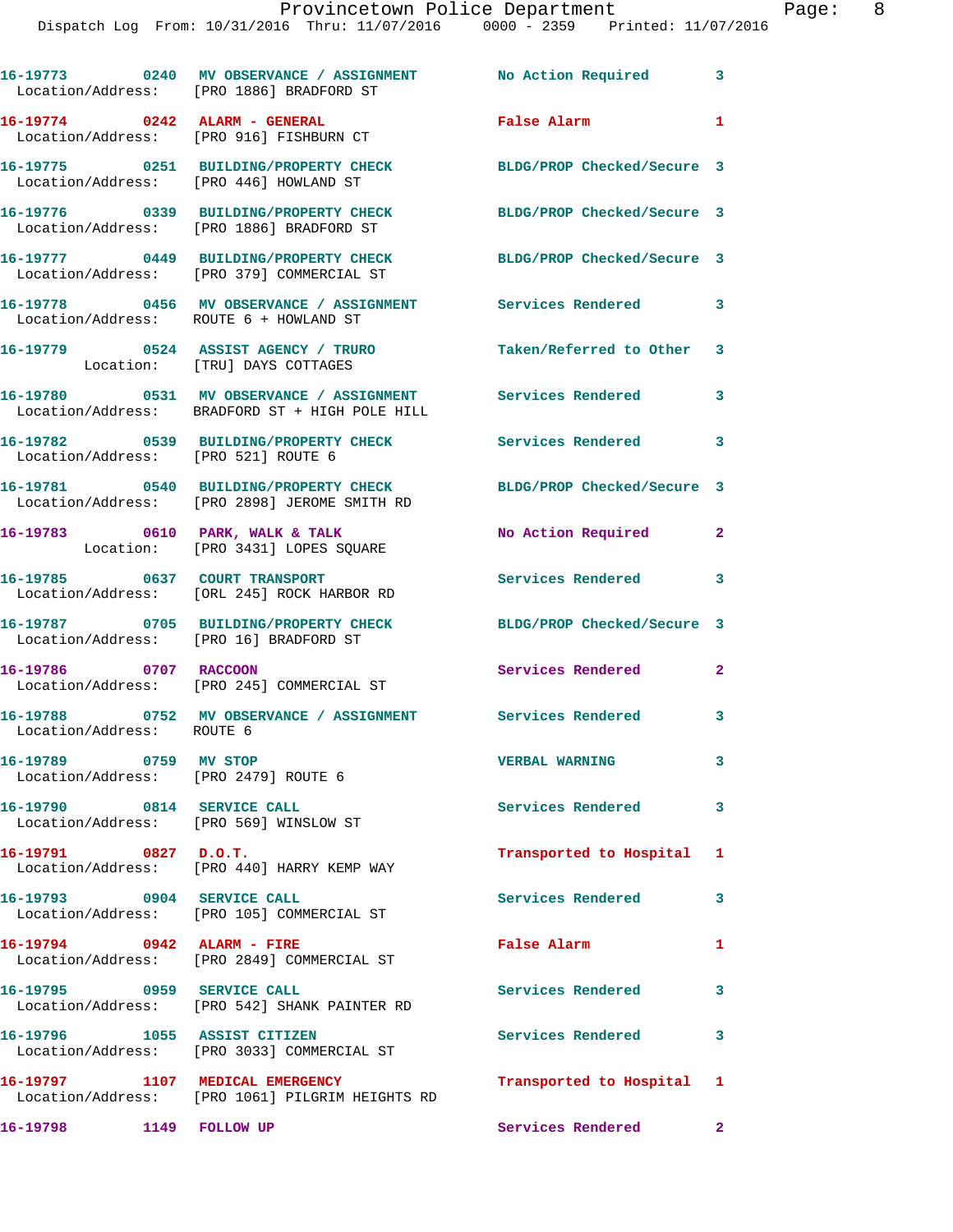|                                                               | Dispatch Log From: 10/31/2016 Thru: 11/07/2016 0000 - 2359 Printed: 11/07/2016                                   | Provincetown Police Department |              | Page: 9 |  |
|---------------------------------------------------------------|------------------------------------------------------------------------------------------------------------------|--------------------------------|--------------|---------|--|
|                                                               | Location/Address: [PRO 3295] MAYFLOWER ST                                                                        |                                |              |         |  |
|                                                               | 16-19799 1158 BUILDING/PROPERTY CHECK BLDG/PROP Checked/Secure 3<br>Location/Address: [PRO 3259] MACMILLAN WHARF |                                |              |         |  |
|                                                               | 16-19800 1204 PET PANTRY<br>Location/Address: [PRO 3296] SHANK PAINTER RD                                        | Services Rendered 2            |              |         |  |
| 16-19801 1247 SERVE SUMMONS                                   | Location/Address: [PRO 1760] PRISCILLA ALDEN RD                                                                  | Services Rendered 3            |              |         |  |
| 16-19802 1257 ANIMAL CALL<br>Location/Address: THISTLEMORE RD |                                                                                                                  | <b>Services Rendered</b>       | $\mathbf{2}$ |         |  |
| 16-19803 1301 MV STOP                                         | Location/Address: [PRO 2513] ROUTE 6                                                                             | <b>VERBAL WARNING</b>          | 3            |         |  |
|                                                               | 16-19804 1307 MV OBSERVANCE / ASSIGNMENT Services Rendered 3<br>Location/Address: [PRO 2521] ROUTE 6             |                                |              |         |  |
| 16-19806 1330 MV STOP<br>Location/Address: [PRO 2513] ROUTE 6 |                                                                                                                  | <b>VERBAL WARNING</b>          | 3            |         |  |
| 16-19808 1351 MV STOP                                         | Location/Address: ROUTE 6 + SANDY HILL LN                                                                        | No Action Required 3           |              |         |  |
|                                                               | 16-19809 1358 MV OBSERVANCE / ASSIGNMENT Services Rendered<br>Location/Address: BRADFORD ST + STANDISH ST        |                                | 3            |         |  |
|                                                               | 16-19814 1400 SERVICE CALL<br>Location/Address: [PRO 105] COMMERCIAL ST                                          | Services Rendered 3            |              |         |  |
| Location/Address: [PRO 3287] ROUTE 6                          | 16-19810 1405 BUILDING/PROPERTY CHECK BLDG/PROP Checked/Secure 3                                                 |                                |              |         |  |
| 16-19811 1406 MV STOP                                         | Location/Address: [PRO 536] SHANK PAINTER RD                                                                     | <b>VERBAL WARNING</b>          | 3            |         |  |
|                                                               | 16-19812 1410 POSSIBLE STOLEN WALLET FOLLOW UP<br>Location/Address: [PRO 105] COMMERCIAL ST                      |                                | $\mathbf{2}$ |         |  |
| 16-19813 1423 MV STOP                                         | Location/Address: [PRO 3582] CONANT ST                                                                           | VERBAL WARNING                 | 3            |         |  |
| 16-19815 1547 MV STOP                                         | Location/Address: [PRO 536] SHANK PAINTER RD                                                                     | <b>VERBAL WARNING</b>          | 3            |         |  |
| 16-19817 1736 FOLLOW UP                                       | Location/Address: [PRO 542] SHANK PAINTER RD                                                                     | Services Rendered              | 2            |         |  |
|                                                               | 16-19818 1737 PARK, WALK & TALK<br>Location/Address: [PRO 105] COMMERCIAL ST                                     | Services Rendered              | 2            |         |  |
|                                                               | 16-19819 1959 BUILDING/PROPERTY CHECK<br>Location/Address: [PRO 1211] COMMERCIAL ST                              | BLDG/PROP Checked/Secure 3     |              |         |  |
|                                                               | 16-19820 2139 BUILDING/PROPERTY CHECK<br>Location/Address: [PRO 182] COMMERCIAL ST                               | BLDG/PROP Checked/Secure 3     |              |         |  |
|                                                               | 16-19821 2254 BUILDING/PROPERTY CHECK<br>Location/Address: [PRO 530] SHANK PAINTER RD                            | BLDG/PROP Checked/Secure 3     |              |         |  |
| For Date: $11/04/2016$ - Friday                               |                                                                                                                  |                                |              |         |  |
| 16-19822 0002 LOBBY TRAFFIC                                   | Location/Address: [PRO 542] SHANK PAINTER RD                                                                     | Services Rendered 2            |              | 14      |  |
| Location/Address: [PRO 16] BRADFORD ST                        | 16-19823 0109 BUILDING/PROPERTY CHECK                                                                            | BLDG/PROP Checked/Secure 3     |              |         |  |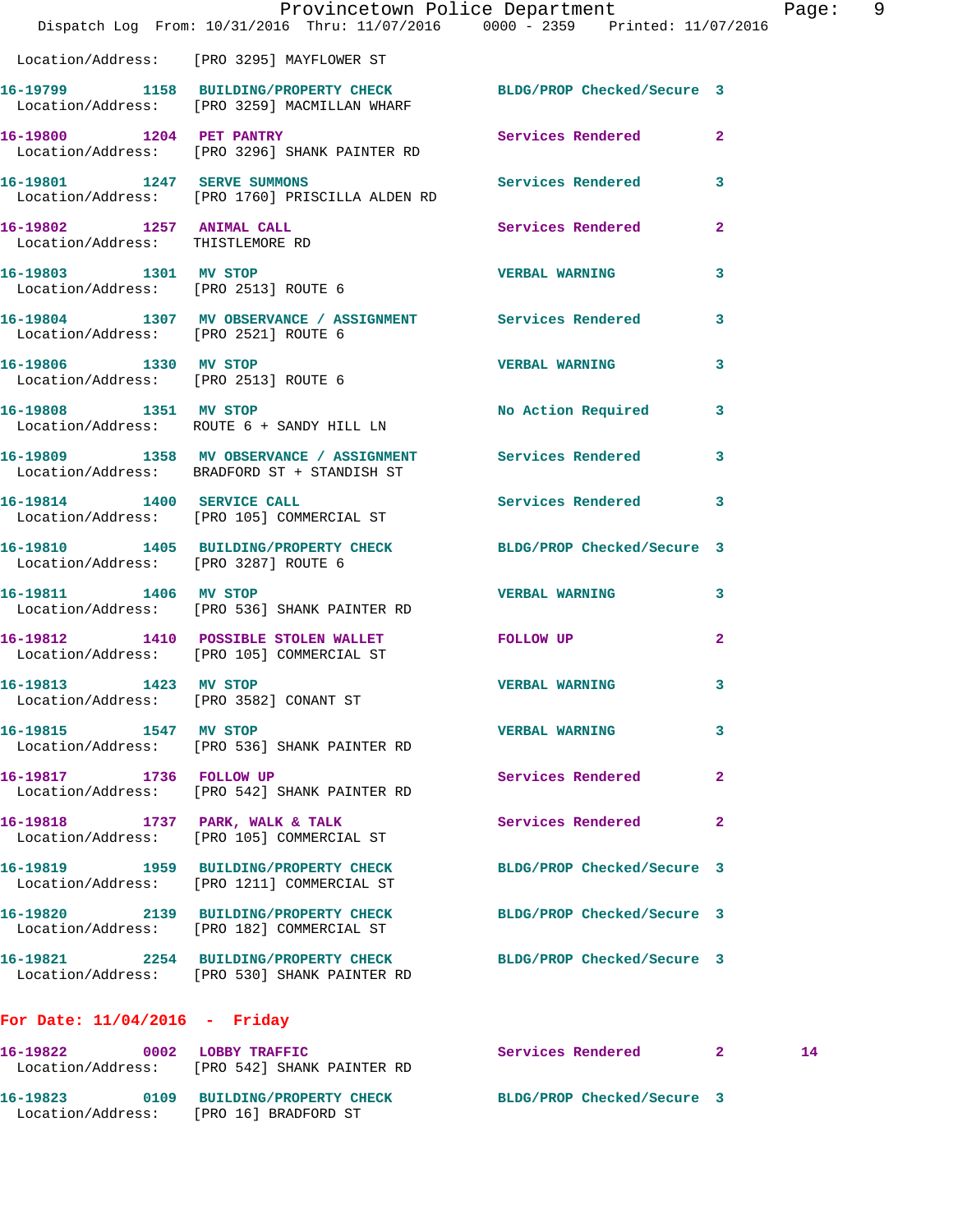|                                                               | Dispatch Log From: 10/31/2016 Thru: 11/07/2016 0000 - 2359 Printed: 11/07/2016                                    | Provincetown Police Department Page: 10 |              |   |  |
|---------------------------------------------------------------|-------------------------------------------------------------------------------------------------------------------|-----------------------------------------|--------------|---|--|
| Location/Address: [PRO 37] BRADFORD ST                        | 16-19825 0115 MV OBSERVANCE / ASSIGNMENT Services Rendered 3                                                      |                                         |              |   |  |
|                                                               | 16-19826 0127 BUILDING/PROPERTY CHECK BLDG/PROP Checked/Secure 3<br>Location/Address: [PRO 175] COMMERCIAL ST     |                                         |              |   |  |
|                                                               | 16-19827 0128 BUILDING/PROPERTY CHECK BLDG/PROP Checked/Secure 3<br>Location/Address: [PRO 3296] SHANK PAINTER RD |                                         |              |   |  |
|                                                               | 16-19828 0131 BUILDING/PROPERTY CHECK BLDG/PROP Checked/Secure 3<br>Location/Address: [PRO 1778] SHANK PAINTER RD |                                         |              |   |  |
|                                                               | 16-19829 0144 MV OBSERVANCE / ASSIGNMENT<br>Location/Address: HOWLAND ST + BRADFORD ST                            | No Action Required 3                    |              |   |  |
|                                                               | 16-19831 0222 BUILDING/PROPERTY CHECK Services Rendered 3<br>Location/Address: [PRO 3430] COMMERCIAL ST           |                                         |              |   |  |
|                                                               | 16-19830 0228 BUILDING/PROPERTY CHECK BLDG/PROP Checked/Secure 3<br>Location/Address: [PRO 440] HARRY KEMP WAY    |                                         |              |   |  |
|                                                               | 16-19832 0229 BUILDING/PROPERTY CHECK BLDG/PROP Checked/Secure 3<br>Location/Address: [PRO 1886] BRADFORD ST      |                                         |              |   |  |
|                                                               | 16-19833 0237 BUILDING/PROPERTY CHECK Services Rendered 3<br>Location/Address: [PRO 2490] PROVINCELANDS RD        |                                         |              |   |  |
| 16-19834 0252 MV STOP<br>Location/Address: ROUTE 6            |                                                                                                                   | <b>VERBAL WARNING</b>                   | 3            |   |  |
| Location/Address: [PRO 512] PRINCE ST                         | 16-19835 0332 BUILDING/PROPERTY CHECK BLDG/PROP Checked/Secure 3                                                  |                                         |              |   |  |
|                                                               | 16-19836 0332 BUILDING/PROPERTY CHECK<br>Location/Address: [PRO 447] JEROME SMITH RD                              | BLDG/PROP Checked/Secure 3              |              |   |  |
| Location/Address: [PRO 521] ROUTE 6                           | 16-19837 0409 BUILDING/PROPERTY CHECK Services Rendered 3                                                         |                                         |              |   |  |
| Location/Address: SNAIL RD + ROUTE 6                          | 16-19838 0506 MV OBSERVANCE / ASSIGNMENT Services Rendered 3                                                      |                                         |              |   |  |
|                                                               | 16-19839 0545 BUILDING/PROPERTY CHECK<br>Location/Address: [PRO 1780] JOHNSON ST                                  | BLDG/PROP Checked/Secure 3              |              |   |  |
|                                                               | 16-19840 0549 BUILDING/PROPERTY CHECK Services Rendered 3<br>Location/Address: [PRO 3259] MACMILLAN WHARF         |                                         |              |   |  |
|                                                               | 16-19841 0603 BUILDING/PROPERTY CHECK<br>Location/Address: [PRO 1783] FRANKLIN ST                                 | BLDG/PROP Checked/Secure 3              |              |   |  |
|                                                               | 16-19842 0652 TRAFFIC CONTROL<br>Location/Address: [PRO 4024] COMMERCIAL ST                                       | <b>Services Rendered</b>                | $\mathbf{3}$ |   |  |
| Location/Address: [PRO 2521] ROUTE 6                          | 16-19843 0720 MV OBSERVANCE / ASSIGNMENT Services Rendered 3                                                      |                                         |              |   |  |
|                                                               | 16-19844 0731 ALARM - GENERAL<br>Location/Address: [PRO 2274] COMMERCIAL ST                                       | No Action Required 1                    |              | 2 |  |
| Location/Address: [PRO 16] BRADFORD ST                        | 16-19845 0752 BUILDING/PROPERTY CHECK BLDG/PROP Checked/Secure 3                                                  |                                         |              |   |  |
| Location/Address: ROUTE 6                                     | 16-19846 0802 MV OBSERVANCE / ASSIGNMENT Services Rendered                                                        |                                         | 3            |   |  |
| 16-19847 0822 COURT<br>Location/Address: [ORL] ROCK HARBOR RD |                                                                                                                   | Services Rendered 3                     |              |   |  |
| 16-19848 0826 SCHOOL                                          |                                                                                                                   | Services Rendered                       | $\mathbf{3}$ |   |  |

Location/Address: [PRO 569] WINSLOW ST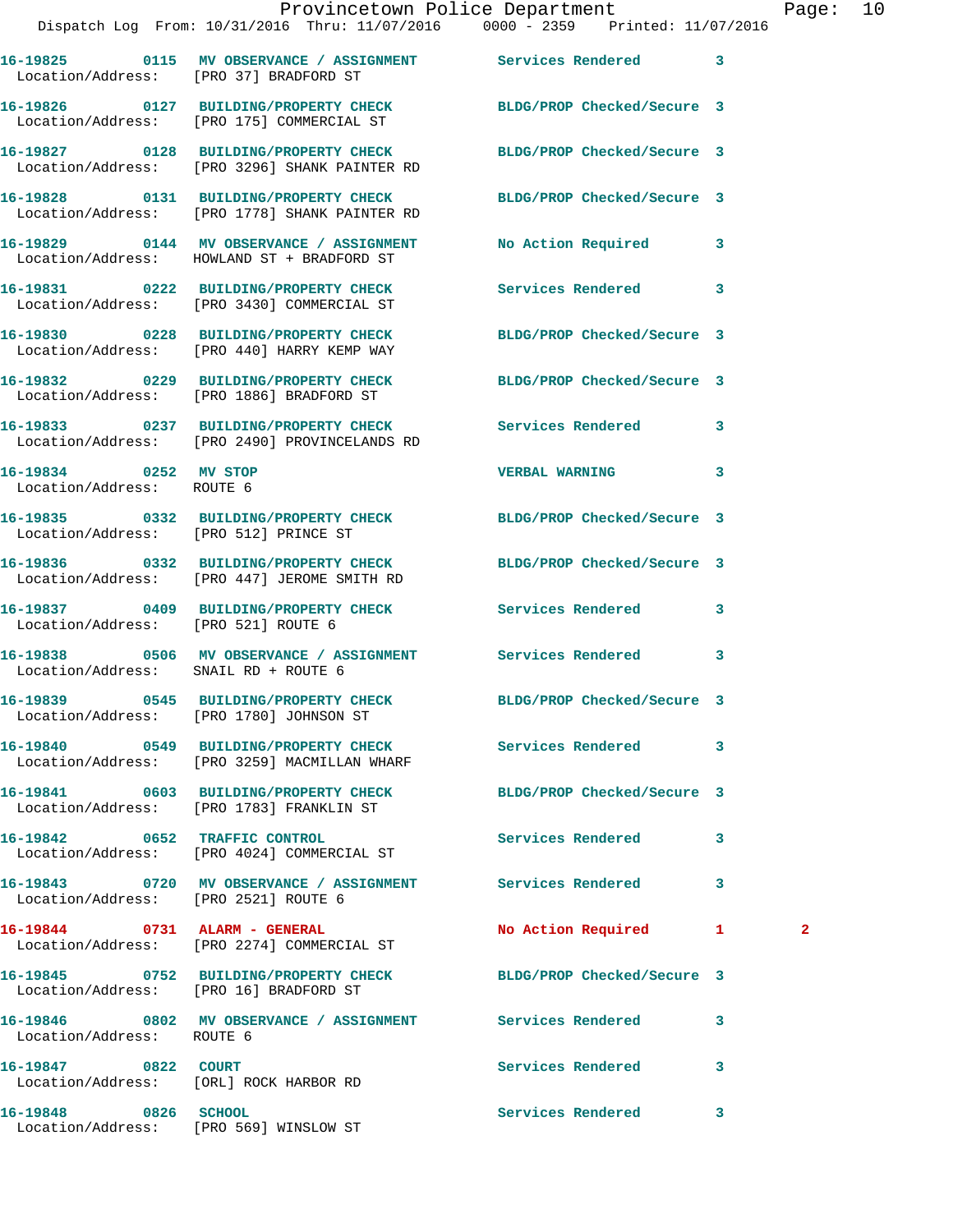|                                        | 16-19849 0844 WIRES DOWN<br>Location/Address: [PRO 367] COMMERCIAL ST                                        | Taken/Referred to Other 2  |                |   |
|----------------------------------------|--------------------------------------------------------------------------------------------------------------|----------------------------|----------------|---|
|                                        | 16-19850 0848 PARK, WALK & TALK 3 Services Rendered<br>Location/Address: [PRO 3121] COMMERCIAL ST            |                            | $\overline{2}$ |   |
| Location/Address: [PRO 1615] BANGS ST  | 16-19851 0900 PROPERTY DAMAGE/HEDGES                                                                         | Services Rendered          | 3              |   |
|                                        | 16-19852 0901 LIGHT POLE<br>Location/Address: [PRO 781] CAPTAIN BERTIES WAY                                  | Taken/Referred to Other    | 3              |   |
|                                        | 16-19853 0940 BUILDING/PROPERTY CHECK Services Rendered<br>Location/Address: [PRO 564] BAYBERRY AVE          |                            | 3              |   |
| 16-19854 1012 PET PANTRY               | Location/Address: [PRO 3296] SHANK PAINTER RD                                                                | Services Rendered          | $\overline{2}$ |   |
|                                        | 16-19988 1030 MUTUAL AID ASSIST<br>Location/Address: [PRO 2754] ROUTE 6                                      | <b>Services Rendered</b>   | 3              |   |
|                                        | 16-19855 1034 FOLLOW UP/STOLEN WALLET Services Rendered<br>Location/Address: [PRO 542] SHANK PAINTER RD      |                            | $\mathbf{2}$   |   |
| 16-19856 1058 DISTURBANCE              | Location/Address: [PRO 1615] BANGS ST                                                                        | <b>SPOKEN TO</b>           | 1              |   |
|                                        | 16-19857 1122 POWER OUTAGE<br>Location/Address: BRADFORD ST + WINSLOW ST                                     | Taken/Referred to Other    | 3              | 3 |
|                                        | 16-19859 1208 SPEAK W/OFFICER<br>Location/Address: [PRO 542] SHANK PAINTER RD                                | SPOKEN TO                  | 3              |   |
|                                        | 16-19860 1257 BUILDING/PROPERTY CHECK<br>Location/Address: [PRO 2898] JEROME SMITH RD                        | Services Rendered          | 3              |   |
| Location/Address: [PRO 2513] ROUTE 6   | 16-19861 1300 MV OBSERVANCE / ASSIGNMENT Services Rendered                                                   |                            | 3              |   |
|                                        | 16-19862 1305 MV OBSERVANCE / ASSIGNMENT Services Rendered<br>Location/Address: BRADFORD ST + HIGH POLE HILL |                            | 3              |   |
| 16-19863 1331 COMPLAINT                | Location/Address: [PRO 542] SHANK PAINTER RD                                                                 | SPOKEN TO                  | 3              |   |
|                                        | 16-19864 1336 BUILDING/PROPERTY CHECK<br>Location/Address: [PRO 519] RACE POINT RD                           | BLDG/PROP Checked/Secure 3 |                |   |
| Location/Address: [PRO 3287] ROUTE 6   | 16-19865 1340 BUILDING/PROPERTY CHECK                                                                        | BLDG/PROP Checked/Secure 3 |                |   |
| 16-19866 1358 ESCORT                   | Location/Address: COMMERCIAL ST + BRADFORD ST                                                                | Services Rendered          | 3              |   |
| 16-19868 1413 FOLLOW UP                | Location/Address: [PRO 564] BAYBERRY AVE                                                                     | SPOKEN TO                  | $\mathbf{2}$   |   |
|                                        | 16-19869 1721 MEDICAL EMERGENCY/ABDOMINAL PATIENT REFUSAL<br>Location/Address: [PRO 440] HARRY KEMP WAY      |                            | 1              |   |
| 16-19870 1759 ASSIST CITIZEN           | Location/Address: [PRO 488] MAYFLOWER ST                                                                     | Services Rendered          | 3              |   |
| 16-19871 1808 FOLLOW UP                | Location/Address: [PRO 1760] PRISCILLA ALDEN RD<br>Refer To Arrest: 16-318-AR                                | SPOKEN TO                  | $\mathbf{2}$   |   |
| Location/Address: [PRO 2520] PRINCE ST | 16-19872 1811 BUILDING/PROPERTY CHECK                                                                        | Services Rendered          | 3              |   |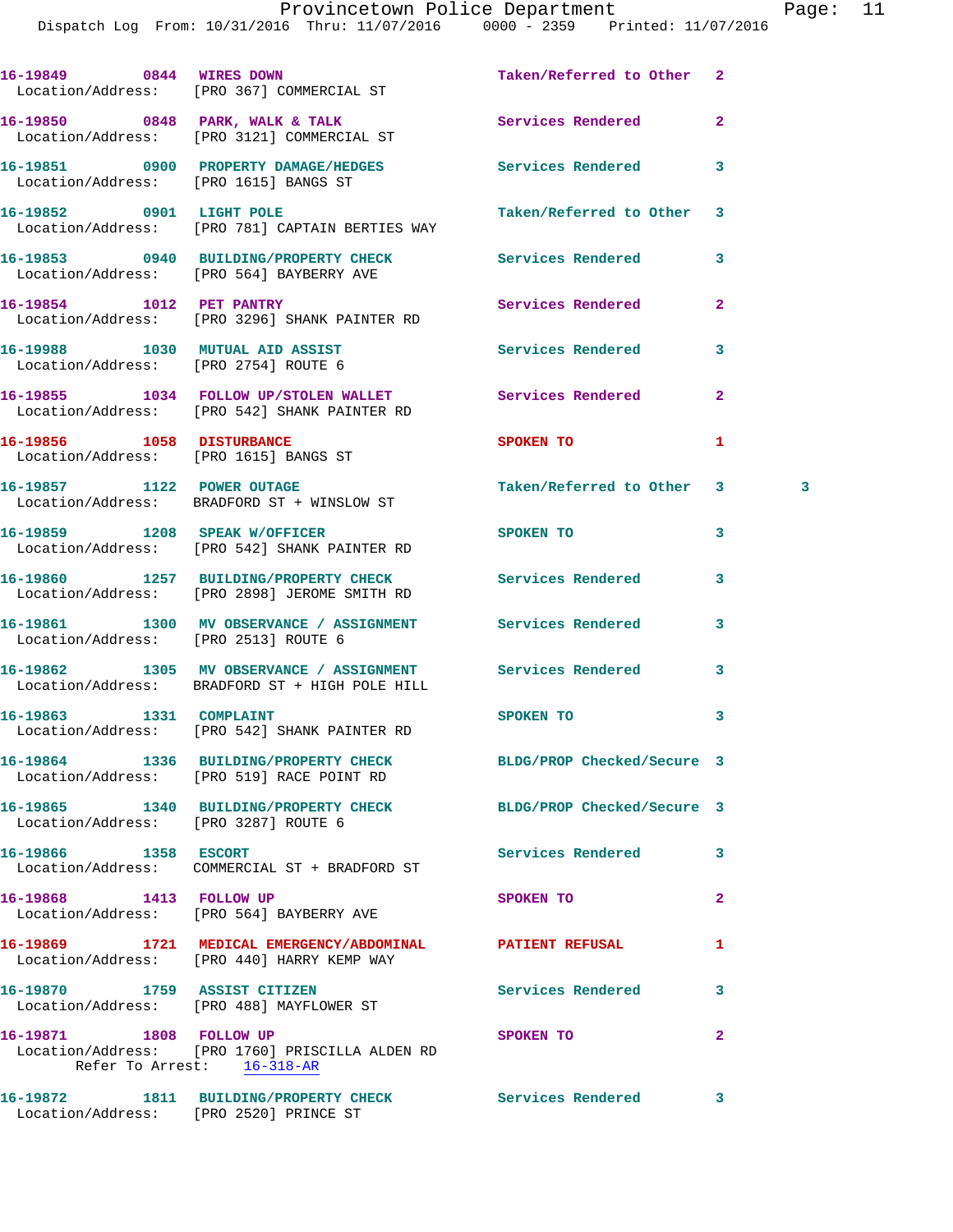|                                        | Dispatch Log From: 10/31/2016 Thru: 11/07/2016 0000 - 2359 Printed: 11/07/2016                                 |                            |  |  |
|----------------------------------------|----------------------------------------------------------------------------------------------------------------|----------------------------|--|--|
|                                        | 16-19873 1811 BUILDING/PROPERTY CHECK Services Rendered 3<br>Location/Address: [PRO 75] CAPTAIN BERTIES WAY    |                            |  |  |
| Location/Address: [PRO 3222] ALDEN ST  | 16-19874 1819 MEDICAL EMERGENCY/D.O.T. Transported to Hospital 1                                               |                            |  |  |
| Location/Address: [PRO 58] BRADFORD ST | 16-19875 1826 MV OBSERVANCE / ASSIGNMENT Services Rendered 3                                                   |                            |  |  |
|                                        | 16-19877 1857 BUILDING/PROPERTY CHECK<br>Location/Address: [PRO 530] SHANK PAINTER RD                          | BLDG/PROP Checked/Secure 3 |  |  |
|                                        | 16-19878 1909 BUILDING/PROPERTY CHECK BLDG/PROP Checked/Secure 3<br>Location/Address: [PRO 1989] COMMERCIAL ST |                            |  |  |
|                                        | 16-19879 1915 BUILDING/PROPERTY CHECK BLDG/PROP Checked/Secure 3<br>Location/Address: [PRO 182] COMMERCIAL ST  |                            |  |  |
|                                        | 16-19880 2038 BUILDING/PROPERTY CHECK BLDG/PROP Checked/Secure 3<br>Location/Address: [PRO 554] TREMONT ST     |                            |  |  |
|                                        | 16-19881 2044 COMPLAINT<br>Location/Address: [PRO 1840] COMMERCIAL ST                                          | Services Rendered 3        |  |  |
|                                        | 16-19882 2053 BUILDING/PROPERTY CHECK BLDG/PROP Checked/Secure 3<br>Location/Address: [PRO 525] COMMERCIAL ST  |                            |  |  |
|                                        | 16-19883 2058 MV OBSERVANCE / ASSIGNMENT Services Rendered 3<br>Location/Address: [PRO 525] COMMERCIAL ST      |                            |  |  |
|                                        | 16-19884 2140 BUILDING/PROPERTY CHECK<br>Location/Address: [PRO 3609] COMMERCIAL ST                            | BLDG/PROP Checked/Secure 3 |  |  |
|                                        | 16-19885 2145 911 GENERAL<br>Location/Address: [PRO 442] HARRY KEMP WAY                                        | Services Rendered 1        |  |  |
|                                        | 16-19886 2201 SERVICE CALL<br>Location/Address: [PRO 3259] MACMILLAN WHARF                                     | SPOKEN TO 3                |  |  |
|                                        | 16-19887 2213 BUILDING/PROPERTY CHECK BLDG/PROP Checked/Secure 3<br>Location/Address: [PRO 519] RACE POINT RD  |                            |  |  |
|                                        | 16-19888 2220 BUILDING/PROPERTY CHECK BLDG/PROP Checked/Secure 3<br>Location/Address: [PRO 306] COMMERCIAL ST  |                            |  |  |
|                                        |                                                                                                                |                            |  |  |

## **For Date: 11/05/2016 - Saturday**

|                                      | 16-19889 0000 LOBBY TRAFFIC<br>Location/Address: [PRO 542] SHANK PAINTER RD                                    | Services Rendered          | $2^{\circ}$             | 10 <sup>°</sup> |
|--------------------------------------|----------------------------------------------------------------------------------------------------------------|----------------------------|-------------------------|-----------------|
|                                      | 16-19890 0019 BUILDING/PROPERTY CHECK BLDG/PROP Checked/Secure 3<br>Location/Address: [PRO 1638] COMMERCIAL ST |                            |                         |                 |
|                                      | 16-19891 0021 BUILDING/PROPERTY CHECK BLDG/PROP Checked/Secure 3<br>Location/Address: [PRO 2539] RYDER ST EXT  |                            |                         |                 |
|                                      | 16-19892 0028 BUILDING/PROPERTY CHECK BLDG/PROP Checked/Secure 3<br>Location/Address: [PRO 1646] WINSLOW ST    |                            |                         |                 |
|                                      | 16-19893 0038 MV OBSERVANCE / ASSIGNMENT No Action Required<br>Location/Address: HOWLAND ST + BRADFORD ST      |                            | 3                       |                 |
| Location/Address: [PRO 2521] ROUTE 6 | 16-19894 0055 MV OBSERVANCE / ASSIGNMENT Services Rendered                                                     |                            | $\overline{\mathbf{3}}$ |                 |
|                                      | 16-19895 0103 BUILDING/PROPERTY CHECK<br>Location/Address: [PRO 2977] COMMERCIAL ST                            | <b>Services Rendered</b>   | 3                       |                 |
|                                      | 16-19897 0126 BUILDING/PROPERTY CHECK<br>Location/Address: [PRO 1840] COMMERCIAL ST                            | BLDG/PROP Checked/Secure 3 |                         |                 |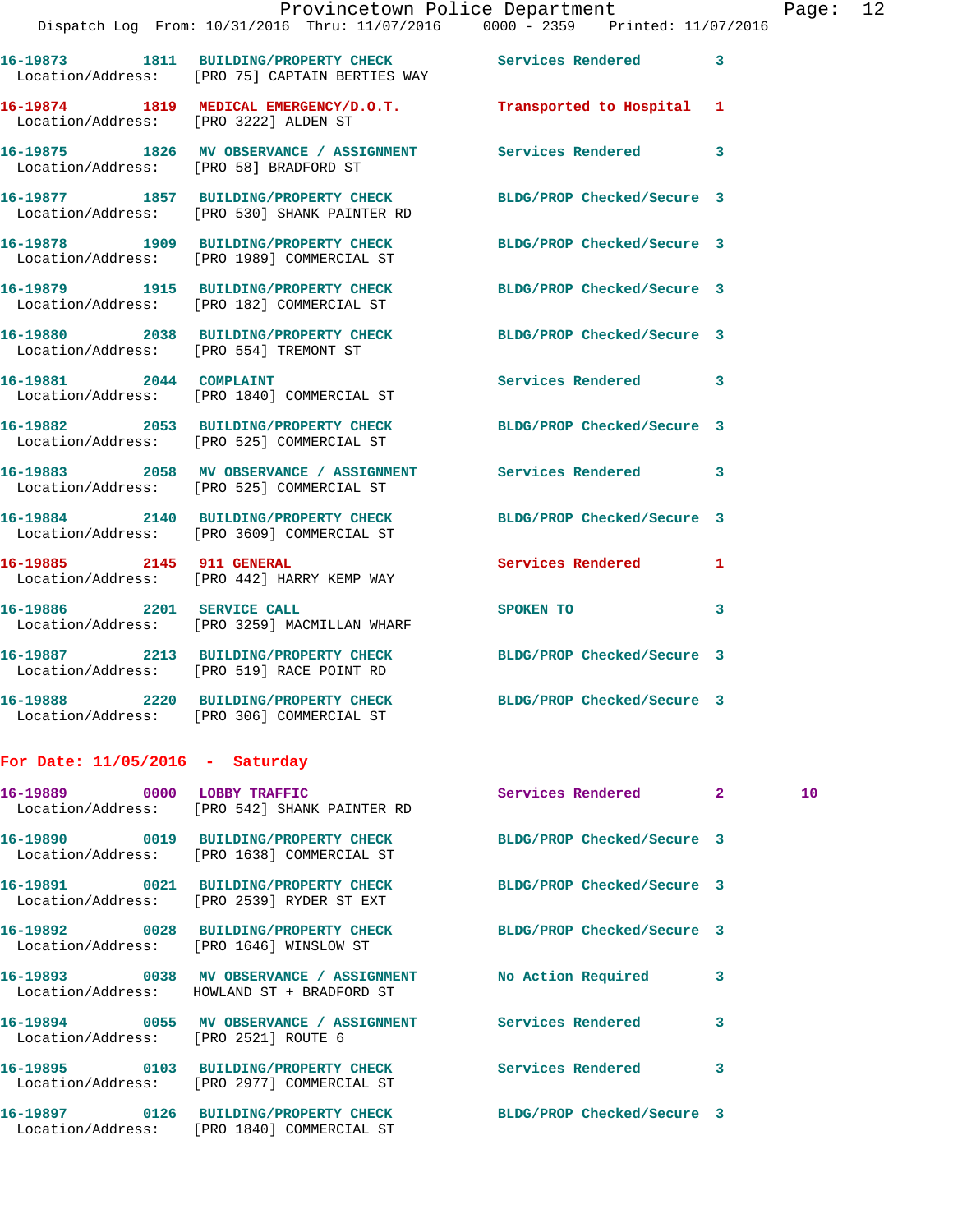| Location/Address: [PRO 606] CONWELL ST | 16-19896 0128 MV OBSERVANCE / ASSIGNMENT Services Rendered                                               |                            | 3                       |
|----------------------------------------|----------------------------------------------------------------------------------------------------------|----------------------------|-------------------------|
| Location/Address: ROUTE 6              | 16-19898 0136 MV OBSERVANCE / ASSIGNMENT                                                                 | Services Rendered          | $\overline{\mathbf{3}}$ |
|                                        | 16-19899 0201 BUILDING/PROPERTY CHECK<br>Location/Address: [PRO 444] HIGH POLE HILL                      | BLDG/PROP Checked/Secure 3 |                         |
| 16-19900 0208 MV STOP                  | Location/Address: PEARL ST + BREWSTER ST                                                                 | Citation/Warning Issued 3  |                         |
| Location/Address: [PRO 16] BRADFORD ST | 16-19901 0257 BUILDING/PROPERTY CHECK                                                                    | BLDG/PROP Checked/Secure 3 |                         |
|                                        | 16-19902 0259 BUILDING/PROPERTY CHECK<br>Location/Address: [PRO 530] SHANK PAINTER RD                    | BLDG/PROP Checked/Secure 3 |                         |
|                                        | 16-19903 0342 BUILDING/PROPERTY CHECK<br>Location/Address: [PRO 2490] PROVINCELANDS RD                   | <b>Services Rendered</b>   | 3                       |
|                                        | 16-19904 0431 BUILDING/PROPERTY CHECK<br>Location/Address: [PRO 379] COMMERCIAL ST                       | BLDG/PROP Checked/Secure 3 |                         |
|                                        | 16-19905 0505 BUILDING/PROPERTY CHECK<br>Location/Address: [PRO 545] SHANK PAINTER RD                    | BLDG/PROP Checked/Secure 3 |                         |
| Location/Address: [PRO 521] ROUTE 6    | 16-19906 0535 BUILDING/PROPERTY CHECK                                                                    | <b>Services Rendered</b>   | 3                       |
| Location/Address: [PRO 521] ROUTE 6    | 16-19907 0540 MV OBSERVANCE / ASSIGNMENT Services Rendered                                               |                            | $\overline{\mathbf{3}}$ |
|                                        | 16-19908 0626 BUILDING/PROPERTY CHECK<br>Location/Address: [PRO 447] JEROME SMITH RD                     | BLDG/PROP Checked/Secure 3 |                         |
|                                        | 16-19909 0807 BUILDING/PROPERTY CHECK<br>Location/Address: [PRO 1989] COMMERCIAL ST                      | Services Rendered 3        |                         |
|                                        | 16-19911 0836 BUILDING/PROPERTY CHECK<br>Location/Address: [PRO 1638] COMMERCIAL ST                      | BLDG/PROP Checked/Secure 3 |                         |
| 16-19912                               | 0849 HARBORMASTER REQUEST<br>Location/Address: [PRO 2543] MACMILLAN WHARF                                | Services Rendered          | $\mathbf{2}$            |
|                                        | 16-19913 0855 BUILDING/PROPERTY CHECK Services Rendered<br>Location/Address: [PRO 3296] SHANK PAINTER RD |                            | 3                       |
|                                        | 16-19914  0902 MV OBSERVANCE / ASSIGNMENT  Services Rendered<br>Location/Address: [PRO 3440] ROUTE 6     |                            | 3                       |
|                                        | 16-19915 0925 FUNERAL ESCORT<br>Location/Address: [PRO 1645] HARRY KEMP WAY                              | Services Rendered          | $\mathbf{3}$            |
|                                        | 16-19916   0941   ABANDONED   911   CALL<br>Location/Address: [PRO 3670] SHANK PAINTER RD                | Services Rendered          | 1                       |
|                                        | 16-19917 1000 MV OBSERVANCE / ASSIGNMENT<br>Location/Address: SHANK PAINTER RD + PROVINCE RD             | <b>Services Rendered</b>   | $\overline{\mathbf{3}}$ |
| Location/Address: [PRO 3287] ROUTE 6   | 16-19918 1008 BUILDING/PROPERTY CHECK                                                                    | BLDG/PROP Checked/Secure 3 |                         |
| 16-19919 1042 MV STOP                  | Location/Address: [PRO 3296] SHANK PAINTER RD                                                            | <b>VERBAL WARNING</b>      | $\overline{\mathbf{3}}$ |
| Location/Address: [PRO 16] BRADFORD ST | 16-19920 1045 BUILDING/PROPERTY CHECK BLDG/PROP Checked/Secure 3                                         |                            |                         |
| 16-19921 1055 ILLEGAL PARKING          |                                                                                                          | Services Rendered 2        |                         |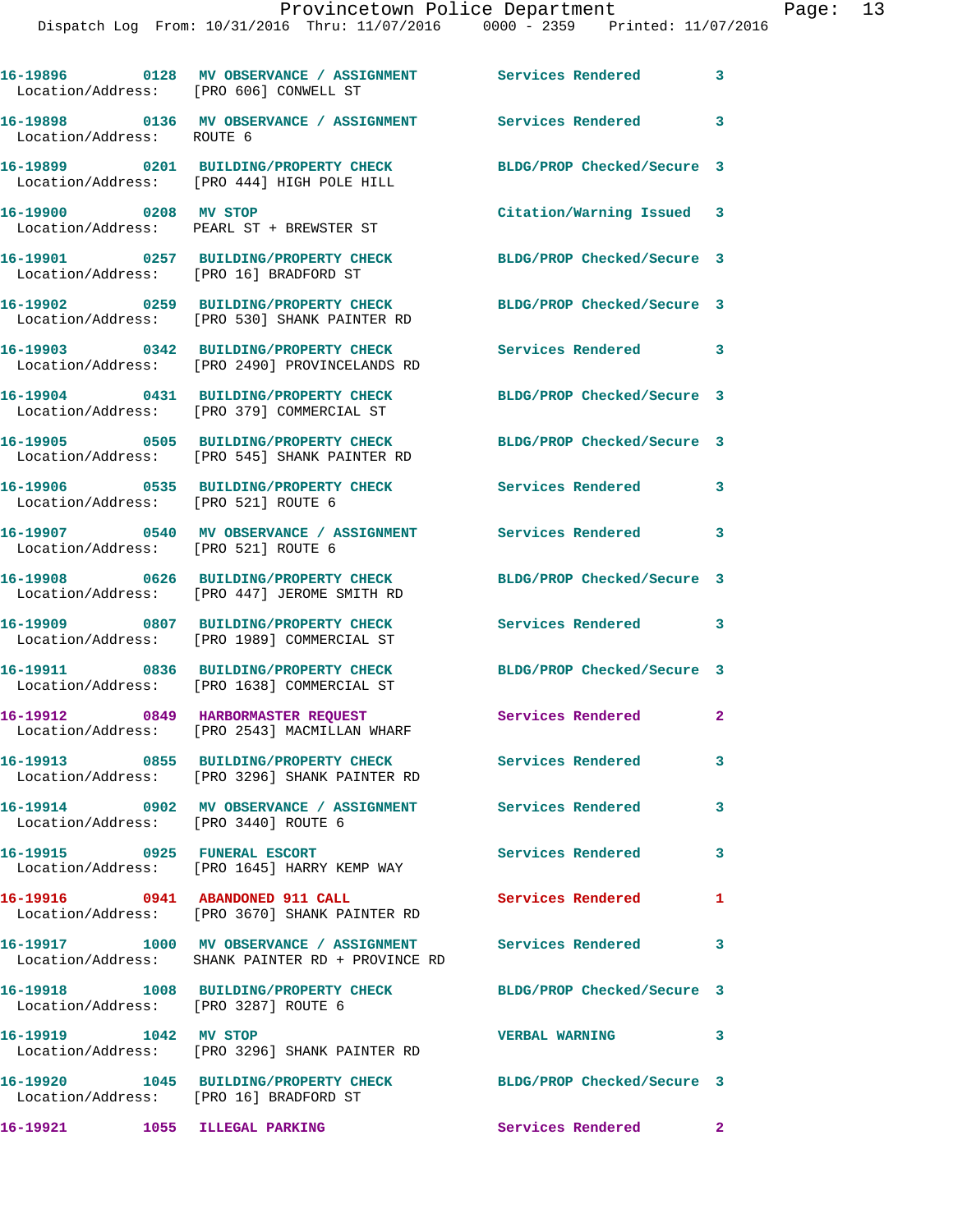|                                        | Provincetown Police Department<br>Dispatch Log From: 10/31/2016 Thru: 11/07/2016 0000 - 2359 Printed: 11/07/2016      |                            |                |
|----------------------------------------|-----------------------------------------------------------------------------------------------------------------------|----------------------------|----------------|
|                                        | Location/Address: RYDER ST + COMMERCIAL ST                                                                            |                            |                |
|                                        | 16-19922 1102 PARK, WALK & TALK 19922 Services Rendered<br>Location/Address: [PRO 105] COMMERCIAL ST                  |                            | $\mathbf{2}$   |
|                                        | 16-19923 1110 BUILDING/PROPERTY CHECK<br>Location/Address: [PRO 2500] COMMERCIAL ST                                   | BLDG/PROP Checked/Secure 3 |                |
| 16-19924 1126 DOG BITE                 | Location/Address: [PRO 440] HARRY KEMP WAY                                                                            | Services Rendered          | $\overline{2}$ |
|                                        | 16-19925 1130 PARK, WALK & TALK<br>Location/Address: [PRO 182] COMMERCIAL ST                                          | No Action Required         | $\overline{2}$ |
|                                        | 16-19926 1140 BUILDING/PROPERTY CHECK<br>Location/Address: [PRO 1783] FRANKLIN ST                                     | BLDG/PROP Checked/Secure 3 |                |
| 16-19927 1151 PET PANTRY               | Location/Address: [PRO 3296] SHANK PAINTER RD                                                                         | <b>Services Rendered</b>   | 3              |
|                                        | 16-19928 1232 MV OBSERVANCE / ASSIGNMENT<br>Location/Address: [PRO 105] COMMERCIAL ST                                 | <b>Services Rendered</b>   | 3              |
|                                        | 16-19929 1252 BUILDING/PROPERTY CHECK<br>Location/Address: [PRO 3033] COMMERCIAL ST                                   | BLDG/PROP Checked/Secure 3 |                |
|                                        | 16-19930 1301 DRONE FLIGHT<br>Location/Address: [PRO 3317] CEMETERY RD                                                | Services Rendered          | $\overline{2}$ |
|                                        | 16-19931 1307 ILLEGAL PARKING<br>Location/Address: [PRO 197] COMMERCIAL ST                                            | Services Rendered          | $\overline{2}$ |
|                                        | 16-19932 1330 MINOR MVA<br>Location/Address: [PRO 3231] BRADFORD ST                                                   | Services Rendered          | 1              |
| 16-19933 1403 LOST WALLET              | Location/Address: [PRO 539] SHANK PAINTER RD                                                                          | Services Rendered          | 3              |
|                                        | 16-19934 1407 VERBAL BRAKE LIGHT<br>Location/Address: [PRO 2002] PLEASANT ST                                          | <b>VERBAL WARNING</b>      | 3              |
| Location/Address: [PRO 512] PRINCE ST  | 16-19935 1421 BUILDING/PROPERTY CHECK                                                                                 | <b>Services Rendered</b>   |                |
| Location/Address: [PRO 16] BRADFORD ST | 16-19936 1424 BUILDING/PROPERTY CHECK BLDG/PROP Checked/Secure 3                                                      |                            |                |
|                                        | 16-19937 1523 ANIMAL CALL/LOOSE DOG<br>Location/Address: RACE POINT RD + NELSON AVE                                   | <b>VERBAL WARNING</b>      | $\mathbf{2}$   |
|                                        | 16-19938 1613 BUILDING/PROPERTY CHECK Services Rendered<br>Location/Address: [PRO 3430] COMMERCIAL ST                 |                            | 3              |
|                                        | 16-19939 1639 BUILDING/PROPERTY CHECK BLDG/PROP Checked/Secure 3<br>Location/Address: [PRO 530] SHANK PAINTER RD      |                            |                |
|                                        | 16-19940 1643 MV HIT & RUN<br>Location/Address: [PRO 1221] PROVINCELANDS RD                                           | SPOKEN TO                  | $\mathbf{2}$   |
| 16-19941 1714 MV STOP                  | Location/Address: [PRO 2206] COMMERCIAL ST                                                                            | <b>VERBAL WARNING</b>      | 3              |
|                                        | 16-19944 1820 MV OBSERVANCE / ASSIGNMENT Services Rendered<br>Location/Address: BRADFORD ST + HOWLAND ST              |                            | 3              |
| 16-19945 1824 MV STOP                  | Location/Address: [PRO 58] BRADFORD ST                                                                                | <b>VERBAL WARNING</b>      | 3              |
|                                        | 16-19946 1836 MEDICAL EMERGENCY/FALL <b>Transported</b> to Hospital 1<br>Location/Address: HOWLAND ST + COMMERCIAL ST |                            |                |

Page: 14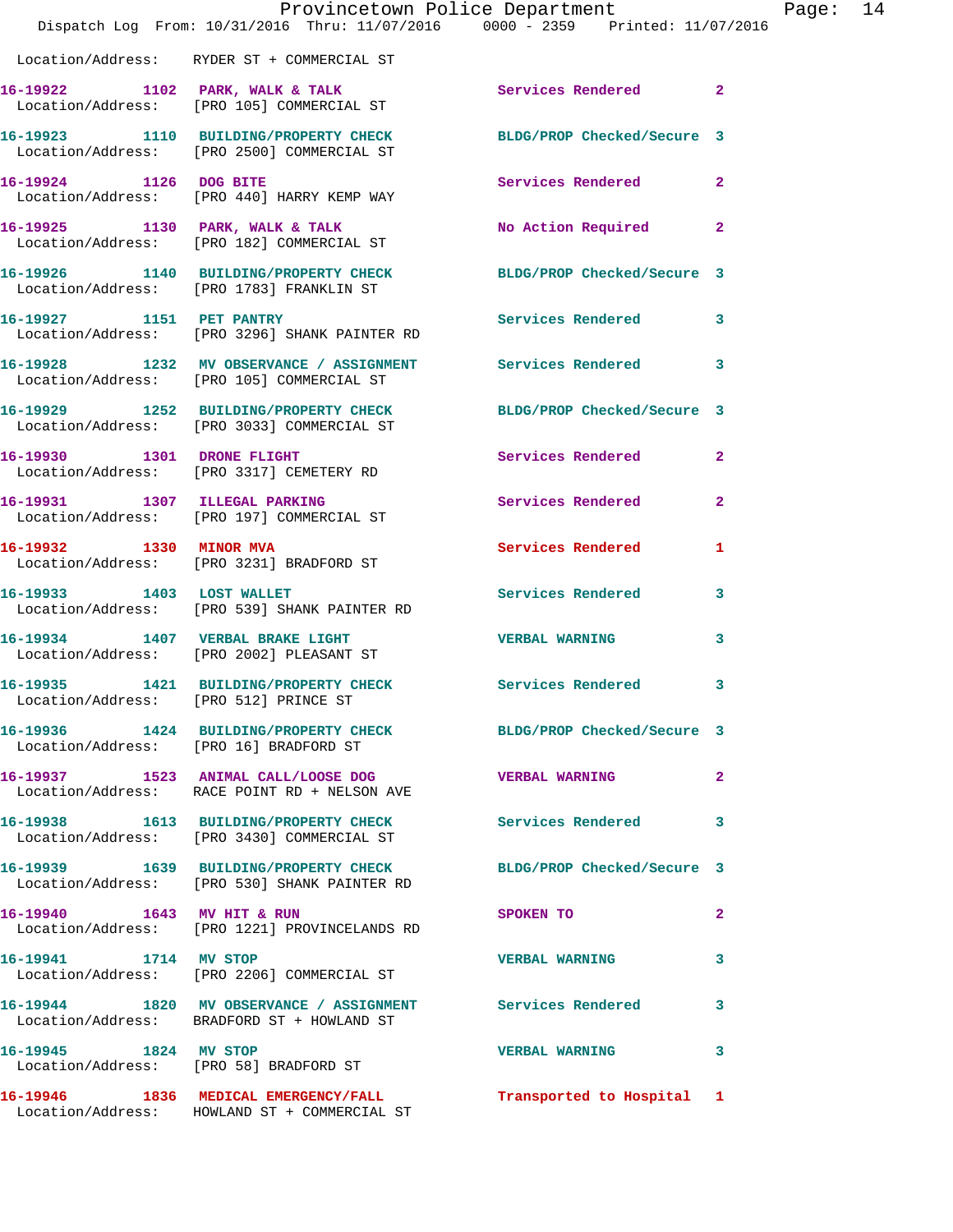| Provincetown Police Department |  |                                                                                       |                            |   |
|--------------------------------|--|---------------------------------------------------------------------------------------|----------------------------|---|
|                                |  | Dispatch Log From: 10/31/2016 Thru: 11/07/2016 0000 - 2359 Printed: 11/07/2016        |                            |   |
|                                |  | Location/Address: [PRO 3670] SHANK PAINTER RD                                         | Transported to Hospital 1  |   |
|                                |  | Location/Address: [PRO 2521] ROUTE 6                                                  |                            | 3 |
| 16-19951 2026 MV STOP          |  | Location/Address: [PRO 2521] ROUTE 6                                                  | <b>VERBAL WARNING</b>      | 3 |
| 16-19952 2037 COMPLAINT        |  | Location/Address: [PRO 442] HARRY KEMP WAY                                            | SPOKEN TO                  | 3 |
|                                |  | 16-19953 2204 BUILDING/PROPERTY CHECK<br>Location/Address: [PRO 519] RACE POINT RD    | BLDG/PROP Checked/Secure 3 |   |
|                                |  | 16-19954 2219 BUILDING/PROPERTY CHECK<br>Location/Address: [PRO 516] RACE POINT RD    | BLDG/PROP Checked/Secure 3 |   |
|                                |  | 16-19955 2312 BUILDING/PROPERTY CHECK<br>Location/Address: [PRO 530] SHANK PAINTER RD | BLDG/PROP Checked/Secure 3 |   |

**16-19956 2357 BUILDING/PROPERTY CHECK BLDG/PROP Checked/Secure 3**  Location/Address: [PRO 1638] COMMERCIAL ST

## **For Date: 11/06/2016 - Sunday**

|                                      | 16-19943 0000 LOBBY TRAFFIC<br>Location/Address: [PRO 542] SHANK PAINTER RD                                   | Services Rendered 2      |   | 5 <sub>1</sub> |
|--------------------------------------|---------------------------------------------------------------------------------------------------------------|--------------------------|---|----------------|
|                                      | 16-19957 0000 BUILDING/PROPERTY CHECK BLDG/PROP Checked/Secure 3<br>Location/Address: [PRO 413] CONWELL ST    |                          |   |                |
| Location/Address: [PRO 2513] ROUTE 6 | 16-19958 0010 MV OBSERVANCE / ASSIGNMENT Services Rendered                                                    |                          | 3 |                |
|                                      | 16-19959 0027 MV OBSERVANCE / ASSIGNMENT Services Rendered<br>Location/Address: [PRO 94] BRADFORD ST          |                          | 3 |                |
|                                      | 16-19962 0103 BUILDING/PROPERTY CHECK BLDG/PROP Checked/Secure 3<br>Location/Address: [PRO 16] BRADFORD ST    |                          |   |                |
|                                      | 16-19963 0111 BUILDING/PROPERTY CHECK Services Rendered<br>Location/Address: [PRO 2540] RACE POINT RD         |                          | 3 |                |
|                                      | 16-19961 0121 BUILDING/PROPERTY CHECK BLDG/PROP Checked/Secure 3<br>Location/Address: [PRO 105] COMMERCIAL ST |                          |   |                |
|                                      | 16-19964 0136 MV OBSERVANCE / ASSIGNMENT Services Rendered<br>Location/Address: [PRO 3440] ROUTE 6            |                          | 3 |                |
|                                      | 16-19965 0218 BUILDING/PROPERTY CHECK BLDG/PROP Checked/Secure 3<br>Location/Address: [PRO 306] COMMERCIAL ST |                          |   |                |
|                                      | 16-19966 0227 BUILDING/PROPERTY CHECK Services Rendered<br>Location/Address: [PRO 2977] COMMERCIAL ST         |                          | 3 |                |
|                                      | 16-19967 0421 BUILDING/PROPERTY CHECK Services Rendered<br>Location/Address: [PRO 1989] COMMERCIAL ST         |                          | 3 |                |
|                                      | 16-19968 0434 MV OBSERVANCE / ASSIGNMENT Services Rendered<br>Location/Address: BRADFORD ST + ALDEN ST        |                          | 3 |                |
|                                      | 16-19969 0532 BUILDING/PROPERTY CHECK<br>Location/Address: [PRO 106] COMMERCIAL ST                            | <b>Services Rendered</b> | 3 |                |
| Location/Address: [PRO 3440] ROUTE 6 | 16-19970 0540 MV OBSERVANCE / ASSIGNMENT Services Rendered                                                    |                          | 3 |                |
|                                      | 16-19971 0545 BUILDING/PROPERTY CHECK BLDG/PROP Checked/Secure 3<br>Location/Address: [PRO 1783] FRANKLIN ST  |                          |   |                |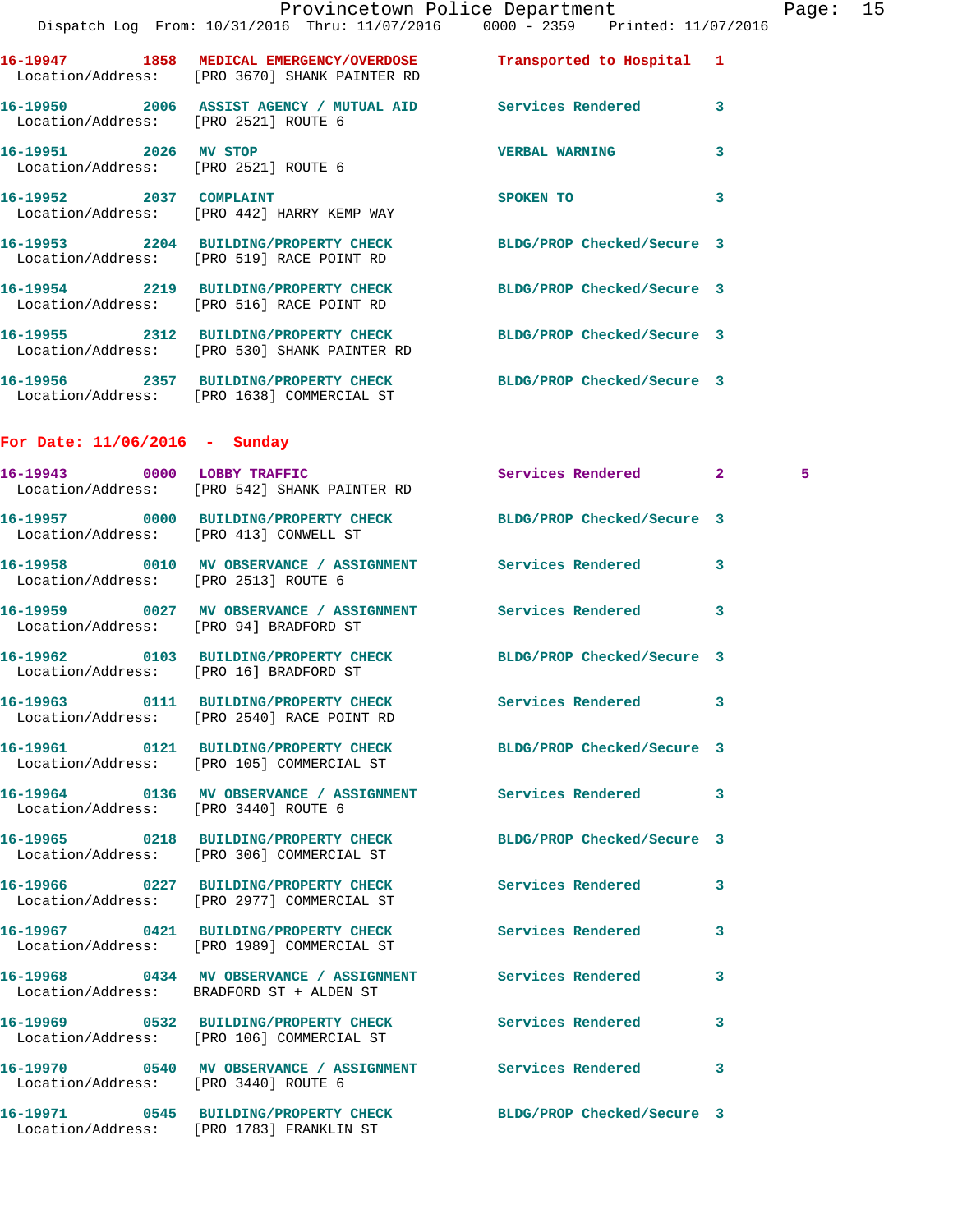|                                                                    | 16-19972 0555 MV OBSERVANCE / ASSIGNMENT Services Rendered 3<br>Location/Address: BRADFORD ST + HOWLAND ST |                            |                            |
|--------------------------------------------------------------------|------------------------------------------------------------------------------------------------------------|----------------------------|----------------------------|
|                                                                    | 16-19973 0617 BUILDING/PROPERTY CHECK<br>Location/Address: [PRO 3033] COMMERCIAL ST                        | BLDG/PROP Checked/Secure 3 |                            |
|                                                                    | 16-19974 0618 BUILDING/PROPERTY CHECK<br>Location/Address: [PRO 564] BAYBERRY AVE                          | <b>Services Rendered</b>   | 3                          |
|                                                                    | 16-19975 0625 BY-LAW VIOLATION<br>Location/Address: [PRO 3033] COMMERCIAL ST                               | <b>VERBAL WARNING</b>      | $\mathbf{2}$               |
|                                                                    | 16-19976 0736 BUILDING/PROPERTY CHECK<br>Location/Address: [PRO 3296] SHANK PAINTER RD                     | <b>Services Rendered</b>   | 3                          |
|                                                                    | 16-19977 0745 BUILDING/PROPERTY CHECK<br>Location/Address: [PRO 3259] MACMILLAN WHARF                      | <b>Services Rendered</b>   | 3                          |
|                                                                    | 16-19978 0749 BUILDING/PROPERTY CHECK<br>Location/Address: [PRO 526] RYDER ST EXT                          | <b>Services Rendered</b>   | 3                          |
|                                                                    | 16-19979 0751 BUILDING/PROPERTY CHECK<br>Location/Address: [PRO 433] RYDER ST EXT                          | <b>Services Rendered</b>   | 3                          |
| Location/Address: [PRO 3440] ROUTE 6                               | 16-19980 0802 MV OBSERVANCE / ASSIGNMENT Services Rendered                                                 |                            | 3                          |
| Location/Address: [PRO 16] BRADFORD ST                             | 16-19981 0812 BUILDING/PROPERTY CHECK BLDG/PROP Checked/Secure 3                                           |                            |                            |
| 16-19982 0828 VERBAL SPEED<br>Location/Address: [PRO 2513] ROUTE 6 |                                                                                                            | <b>VERBAL WARNING</b>      | 3                          |
|                                                                    | 16-19983 0851 BUILDING/PROPERTY CHECK Services Rendered<br>Location/Address: [PRO 3670] SHANK PAINTER RD   |                            | 3                          |
| Location/Address: ROUTE 6                                          | 16-19984      0900   MV OBSERVANCE / ASSIGNMENT      Services Rendered                                     |                            | 3                          |
| 16-19985 0908 MV STOP                                              | Location/Address: [PRO 2818] CONWELL ST                                                                    | Citation/Warning Issued 3  |                            |
|                                                                    | 16-19986 1014 BUILDING/PROPERTY CHECK<br>Location/Address: [PRO 1231] COMMERCIAL ST                        | Services Rendered          | $\overline{\phantom{a}}$ 3 |
| 16-19987 1032 BOAT/HARBORMASTER                                    | Location/Address: [PRO 3259] MACMILLAN WHARF                                                               | Services Rendered          | $\mathbf{2}^-$             |
| 16-19989 1056 BURGLAR ALARM                                        | Location/Address: [PRO 3374] COMMERCIAL ST                                                                 | Services Rendered          | 1                          |
|                                                                    | 16-19990 1127 MV OBSERVANCE / ASSIGNMENT Services Rendered<br>Location/Address: [PRO 542] SHANK PAINTER RD |                            | 3                          |
| 16-19991 1134 MV STOP                                              | Location/Address: [PRO 1895] BRADFORD ST                                                                   | <b>VERBAL WARNING</b>      | 3                          |
|                                                                    | 16-19992 1215 BUILDING/PROPERTY CHECK<br>Location/Address: [PRO 519] RACE POINT RD                         | BLDG/PROP Checked/Secure 3 |                            |
| 16-19994 1322 LEG PAINS                                            | Location/Address: [PRO 3925] BLUEBERRY AVE                                                                 | Transported to Hospital 1  |                            |
|                                                                    | 16-19996 1342 BUILDING/PROPERTY CHECK<br>Location/Address: [PRO 530] SHANK PAINTER RD                      | BLDG/PROP Checked/Secure 3 |                            |
| 16-19997 1356 VERBAL SPEED<br>Location/Address: [PRO 2513] ROUTE 6 |                                                                                                            | <b>VERBAL WARNING</b>      | 3                          |
|                                                                    |                                                                                                            | Services Rendered 2        |                            |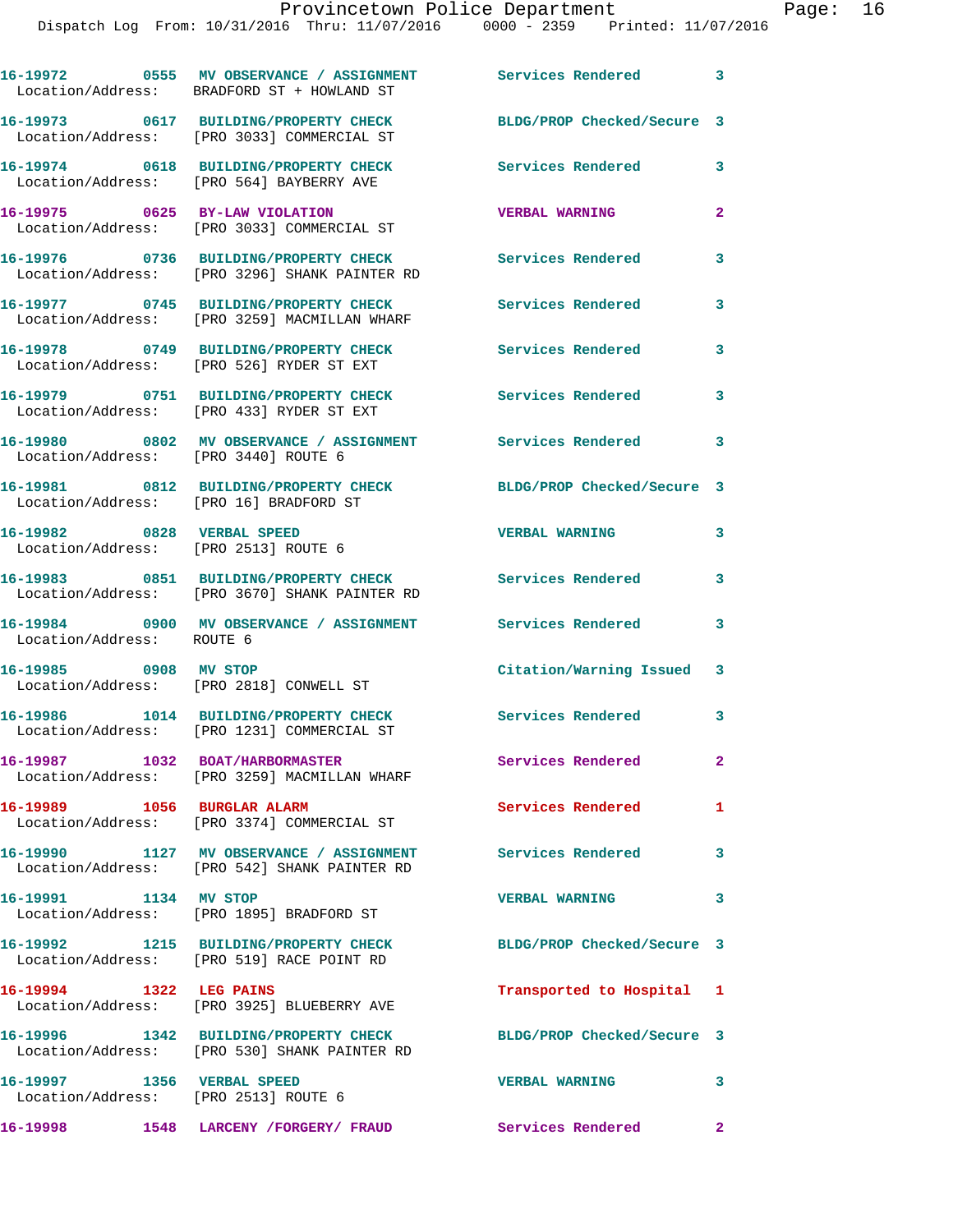|                                                                                        | Provincetown Police Department               | Dispatch Log From: 10/31/2016 Thru: 11/07/2016 0000 - 2359 Printed: 11/07/2016 |                |
|----------------------------------------------------------------------------------------|----------------------------------------------|--------------------------------------------------------------------------------|----------------|
| Location/Address: [PRO 2198] FRANKLIN ST                                               |                                              |                                                                                |                |
| Location/Address: [PRO 105] COMMERCIAL ST                                              |                                              | 16-19999 1550 PARK, WALK & TALK Services Rendered                              | $\overline{2}$ |
| 16-20000 1709 BUILDING/PROPERTY CHECK<br>Location/Address: [PRO 2206] COMMERCIAL ST    |                                              | BLDG/PROP Checked/Secure 3                                                     |                |
| 16-20001 1803 BUILDING/PROPERTY CHECK<br>Location/Address: [PRO 3259] MACMILLAN WHARF  |                                              | Services Rendered                                                              | 3              |
| 16-20002 1857 BUILDING/PROPERTY CHECK                                                  | Location/Address: [PRO 3259] MACMILLAN WHARF | BLDG/PROP Checked/Secure 3                                                     |                |
| Location/Address: [PRO 3259] MACMILLAN WHARF                                           | 16-20003 1936 BUILDING/PROPERTY CHECK        | <b>Services Rendered</b>                                                       | 3              |
| 16-20004 1945 FIRE, OTHER<br>Location/Address: [PRO 1848] COMMERCIAL ST                |                                              | Extinguished                                                                   | 1              |
| 16-20005 2002 BUILDING/PROPERTY CHECK<br>Location/Address: [PRO 2977] COMMERCIAL ST    |                                              | BLDG/PROP Checked/Secure 3                                                     |                |
| 16-20006 2015 BUILDING/PROPERTY CHECK<br>Location/Address: [PRO 519] RACE POINT RD     |                                              | BLDG/PROP Checked/Secure 3                                                     |                |
| 16-20008 2048 BUILDING/PROPERTY CHECK<br>Location/Address: [PRO 3256] COMMERCIAL ST    |                                              | BLDG/PROP Checked/Secure 3                                                     |                |
| 16-20009 2101 BUILDING/PROPERTY CHECK<br>Location/Address: [PRO 182] COMMERCIAL ST     |                                              | BLDG/PROP Checked/Secure 3                                                     |                |
| 16-20010 2114 BUILDING/PROPERTY CHECK<br>Location/Address: [PRO 519] RACE POINT RD     |                                              | BLDG/PROP Checked/Secure 3                                                     |                |
| 16-20011 2125 911 GENERAL<br>Location/Address: [PRO 395] COMMERCIAL ST                 |                                              | Services Rendered                                                              | 1              |
| 16-20012 2216 ASSIST AGENCY / MUTUAL AID<br>Location/Address: BANGS ST + COMMERCIAL ST |                                              | Taken/Referred to Other                                                        | 3              |
| Location/Address: [PRO 16] BRADFORD ST                                                 |                                              | 16-20013 2335 BUILDING/PROPERTY CHECK BLDG/PROP Checked/Secure 3               |                |
| Location/Address: [PRO 3609] COMMERCIAL ST                                             |                                              | 16-20014 2342 BUILDING/PROPERTY CHECK BLDG/PROP Checked/Secure 3               |                |
| Location/Address: ROUTE 6 + SNAIL RD                                                   |                                              | 16-20015 2356 MV OBSERVANCE / ASSIGNMENT Services Rendered                     | 3              |
| For Date: $11/07/2016$ - Monday                                                        |                                              |                                                                                |                |
| 16-20016 0002 LOBBY TRAFFIC<br>Location/Address: [PRO 542] SHANK PAINTER RD            |                                              | Services Rendered                                                              | $\mathbf{2}$   |
| 16-20017 0007 TRAFFIC CONTROL<br>Location/Address: COMMERCIAL ST + COOK ST             |                                              | No Action Required                                                             | 3              |
| Location/Address: [PRO 2543] MACMILLAN WHARF                                           | 16-20018 0046 BUILDING/PROPERTY CHECK        | BLDG/PROP Checked/Secure 3                                                     |                |
| 16-20019 0049 TRAFFIC CONTROL<br>Location/Address: BANGS ST + COMMERCIAL ST            |                                              | No Action Required                                                             | 3              |
| 16-20021 0059 SUSPICIOUS ACTIVITY<br>Location/Address: [PRO 526] RYDER ST EXT          |                                              | No Action Required                                                             | $\mathbf{2}$   |
| 16-20023 0147 BUILDING/PROPERTY CHECK<br>Location/Address: [PRO 1783] FRANKLIN ST      |                                              | BLDG/PROP Checked/Secure 3                                                     |                |

Page: 17